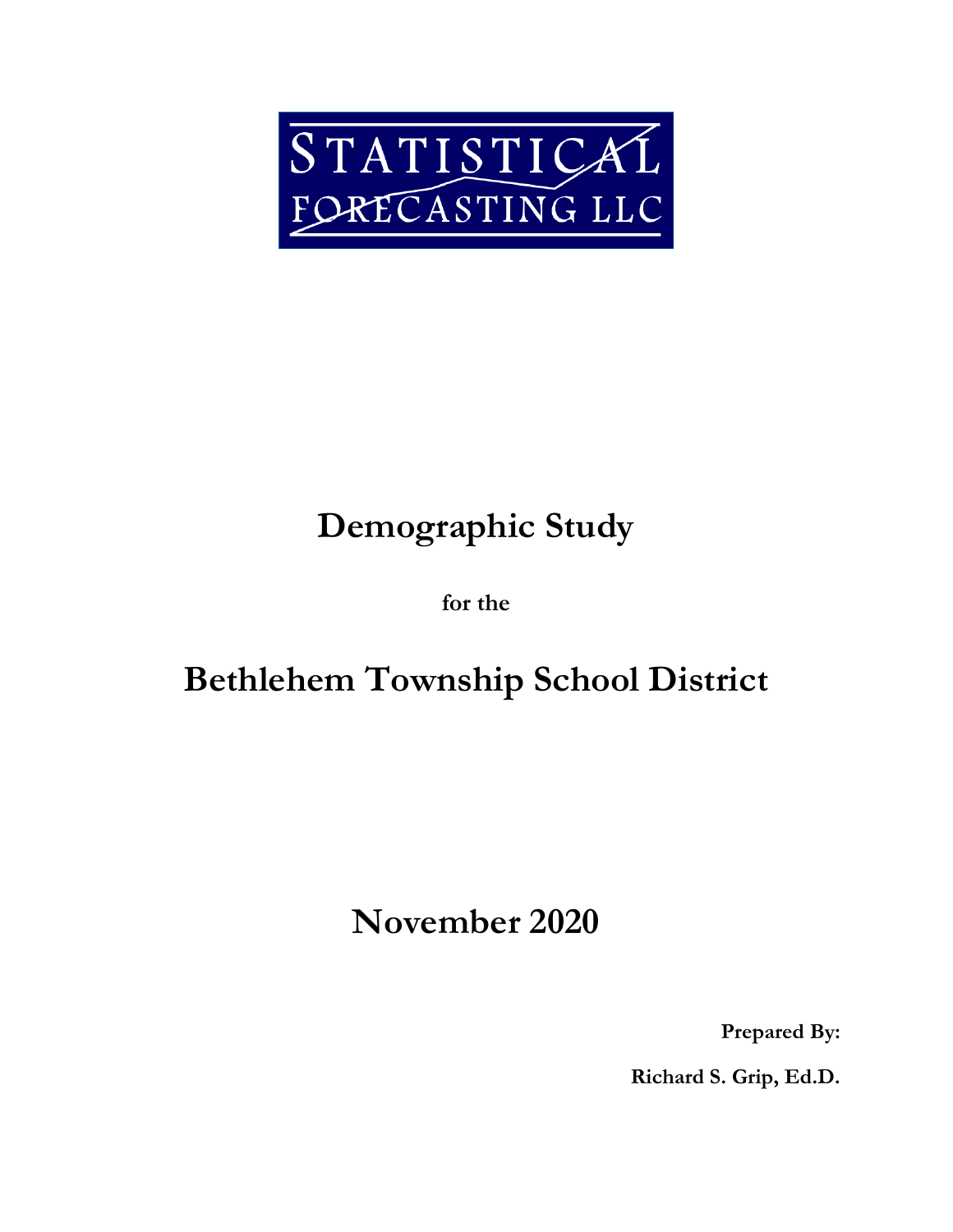## **Table of Contents**

|                   | 3                    |
|-------------------|----------------------|
| Introduction      | $\tau$               |
|                   | $\overline{7}$       |
|                   | 9                    |
|                   | 11                   |
|                   | 13                   |
|                   | 14                   |
|                   | 17                   |
|                   | 19                   |
| <b>Home Sales</b> | 23<br>23<br>24<br>25 |
|                   | 26                   |
|                   | 30                   |
|                   | 31                   |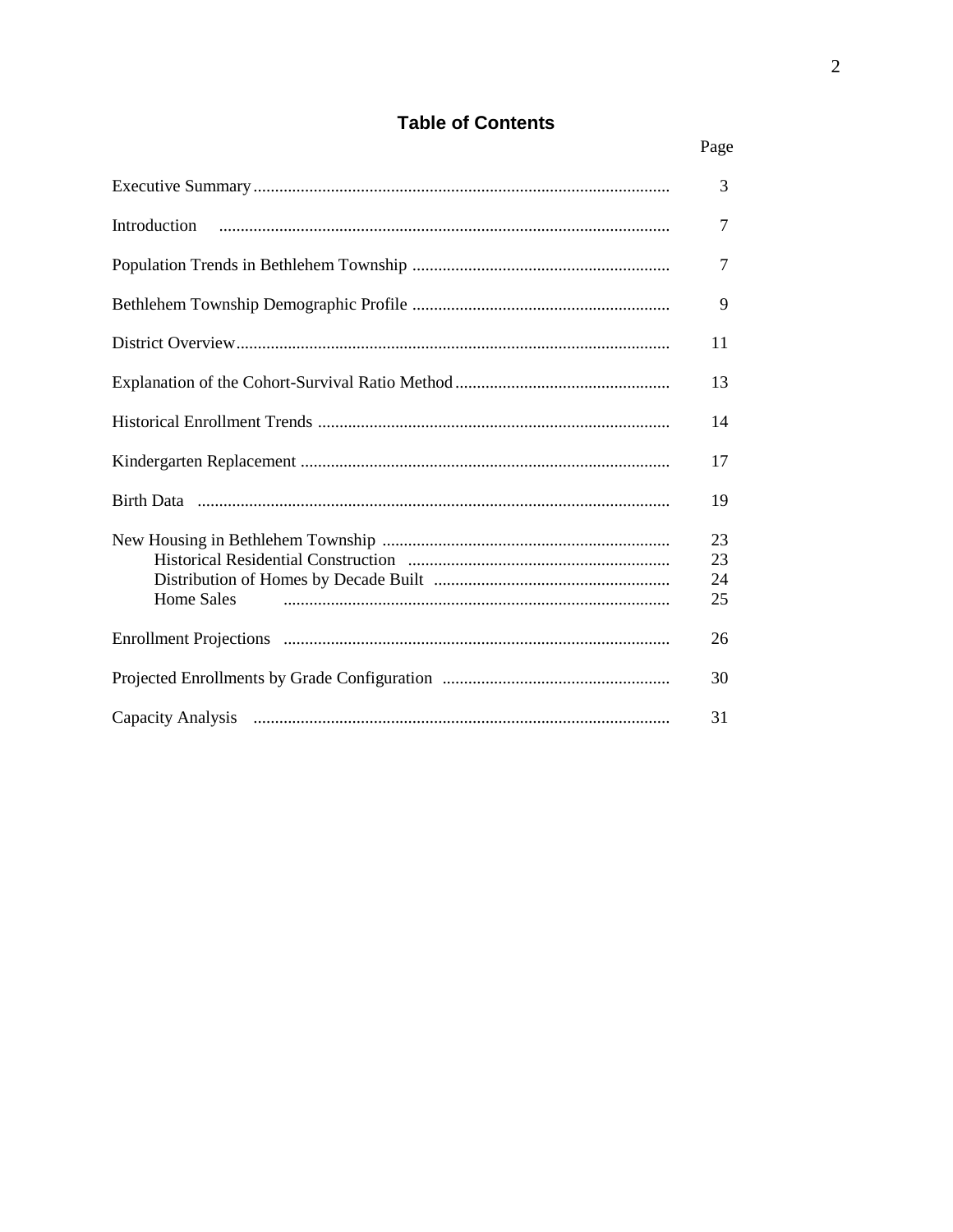## **Executive Summary**

Statistical Forecasting LLC ("Statistical Forecasting") completed a demographic study for the Bethlehem Township School District, projecting grade-by-grade enrollments from 2021- 22 through 2025-26, a five-year period. In addition, the following tasks were completed:

- analyzed community population trends and age structure, demographic characteristics, birth counts, and fertility rates,
- examined historical enrollment trends, both districtwide and by grade configuration,
- compared building capacities to actual and projected enrollments, and
- researched new housing starts and the impact on the school district.

## *Community Overview*

In 2019, Bethlehem Township ("Bethlehem") was estimated to have 3,854 residents, which is a loss of 125 persons from the 2010 Census. From 1940-2010, Bethlehem's population quintupled, with its greatest gain occurring in the 1970s (+119.9%) when the population more than doubled.

Regarding race, Whites are the largest race in the township. In the 2014-2018 American Community Survey ("ACS"), Bethlehem was 94.0% White as compared to 92.2% in 2010, which is a gain of 1.8 percentage points. Hispanics were the second-largest race at 3.1% in the 2014-2018 ACS.

With respect to nativity, 6.1% of Bethlehem residents are foreign-born, which is much lower than that of New Jersey (22.8%). China and Poland are the largest sources, accounting for 22.4% and 13.5%, respectively, of the township's foreign-born population.

## *Historical Enrollment Trends*

Historical enrollments were analyzed from 2011-12 through 2020-21, a ten-year period. In general, enrollments have been declining over the last decade. In 2020-21, enrollment (PK-8) is 330, which is a loss of 153 students (-31.7%) from the 2011-12 enrollment of 483.

While the district recently switched to a PK-6 and 7-8 grade configuration in 2020-21, the former grade configuration (PK-5 and 6-8) is used instead for the purpose of comparing enrollments over time. For grades PK-5, enrollments steadily declined through 2016-17 before stabilizing. In 2020-21, enrollment is 213, which is a loss of 71 students from the 2011-12 enrollment of 284.

For grades 6-8, enrollments have been declining, in general, over the last decade. In 2020-21, enrollment is 117, which is a loss of 82 students from the 2011-12 enrollment of 199.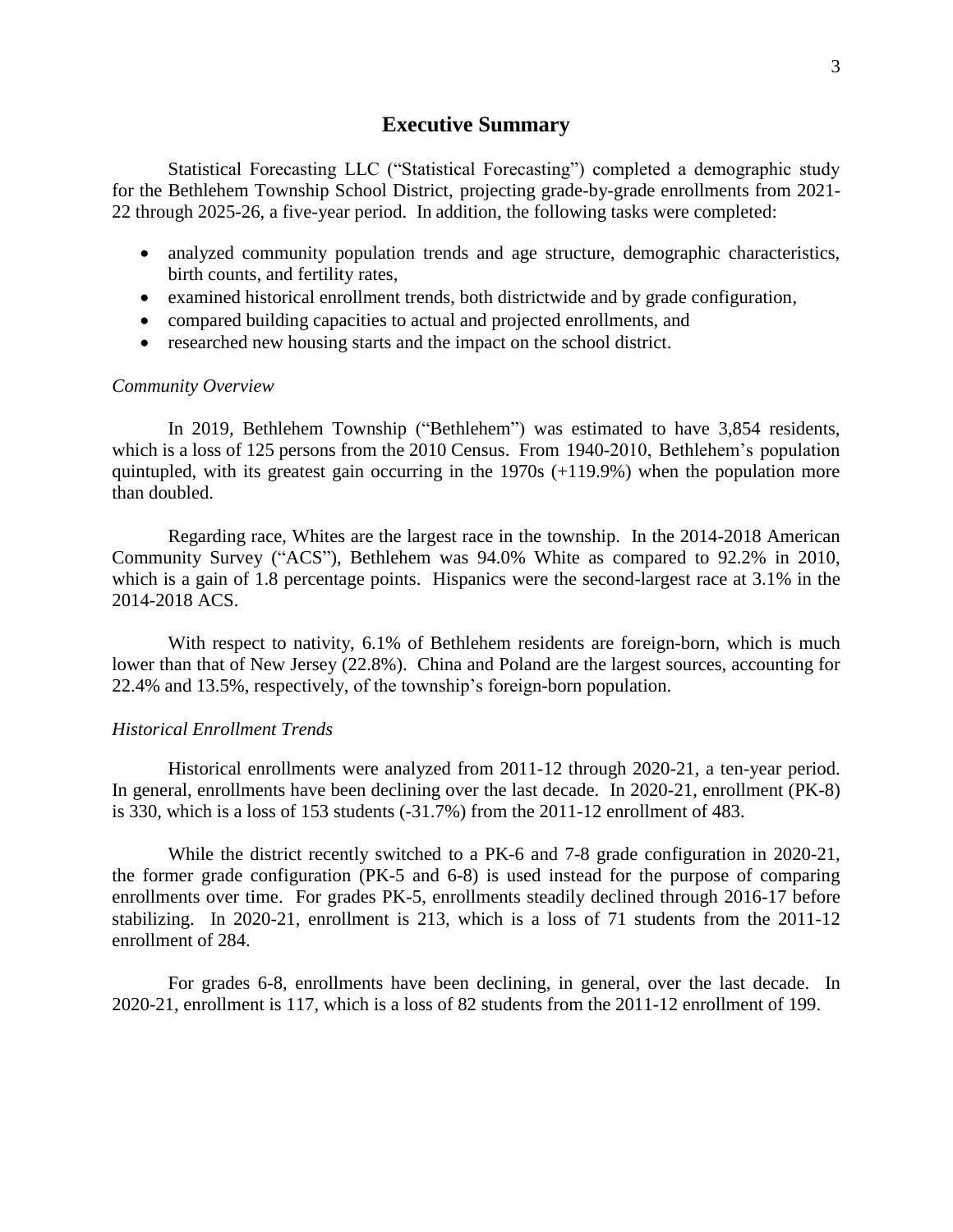#### *Kindergarten Replacements*

Kindergarten replacements were analyzed to determine whether there was any relationship between overall enrollment change and kindergarten replacement, which is the numerical difference between the number of graduating  $8<sup>th</sup>$  graders and the number of entering kindergarten students. The district has experienced negative kindergarten replacement in each of the last nine years, ranging from 11-52 students per year. Negative kindergarten replacement occurs when the number of graduating  $8<sup>th</sup>$  grade students is larger than the number of kindergarten students replacing them in the next year. In the last five years, the district has lost an average of 22 students per year due to kindergarten replacement.In eight of the last nine instances when negative kindergarten replacement occurred, the district's losses due to negative kindergarten replacement were partially offset (or totally, resulting in a net enrollment gain) by a net inward migration of students in the other grades (K to 1, 1 to 2, 2 to 3, etc.). The exception occurred in 2020-21 when the negative kindergarten replacement was compounded by outward migration, which may be related to the coronavirus pandemic.

#### *Birth Counts*

The number of births from 2006-2019 in Bethlehem was used to project kindergarten enrollments five years later. Births declined from a high of 35 in 2006 to a low of 17 in 2013 before reversing trend. Since then, the number of births has slowly increased. In 2019, there were 33 births, which is the highest number since 2007.

Regarding fertility rates, the fertility rate in Bethlehem is lower than the rate of both Hunterdon County and the State of New Jersey.

#### *Age Distributions*

Age-sex diagrams from the 2010 Census and the 2014-2018 ACS were created for Bethlehem to show the percentage of males and females in each age class. In 2010, the largest number of individuals was aged 50-54 for both males and females. As these individuals advance in age, the largest cohort in the 2014-2018 ACS was aged 55-59 for males yet remained 50-54 for females. The greatest declines over this time period, both in number and percentage points, occurred in the 45-49 age group for females and the 5-9 age group for males, which corresponds approximately with children in grades K-4. The age 5-19 group, which predominantly includes schoolchildren, has declined rather significantly during this time period. The greatest gains, both in number and percentage points, occurred in the 55-59 age group for both genders.

## *Potential New Housing*

Bethlehem municipal representatives provided information regarding current and future residential development in the community. There are no residential developments under construction, nor are there development applications before the planning board. Residential construction is limited in the township as there are 12,146 acres in the Highlands Preservation Area that are protected under the Highlands Water Protection and Planning Act.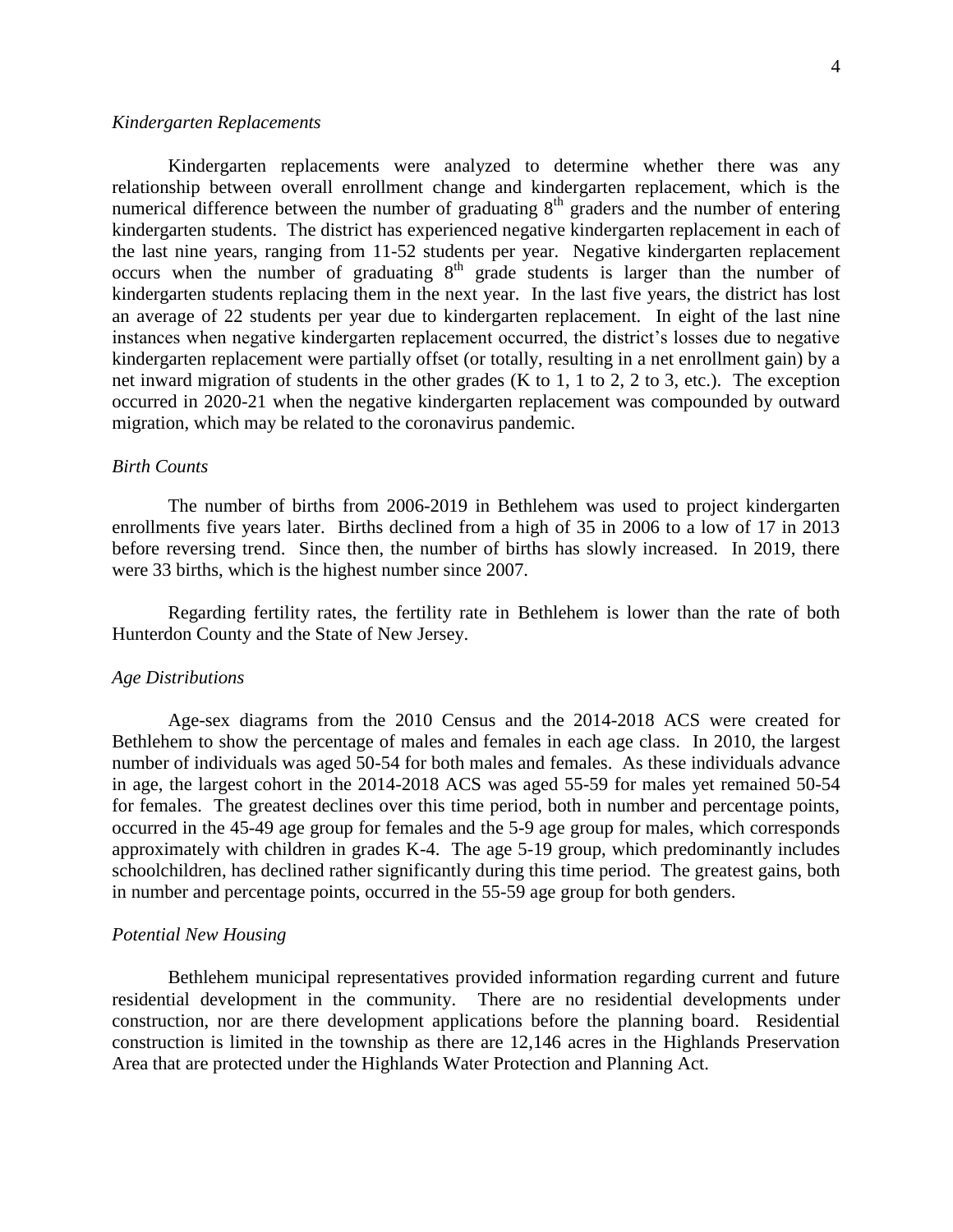### *Home Sales*

Home sales in Bethlehem were analyzed from 1989-2019. Sales peaked at 85 in 2004 before declining to 23 in 2012 due to the housing market crash and banking crisis. Since then, home sales have steadily increased. However, the number of sales in 2019 (67) is still below the peak total that occurred in 2004.

## *Enrollment Projections*

In two separate projections, enrollments were calculated from the 2021-22 school year through the 2025-26 school year, a five-year period. In the first projection, enrollments (PK-8) are projected to be fairly stable throughout the projection period, ranging from 342-346. In the second projection, enrollments are projected to slowly increase throughout the projection period. Enrollment is projected to be 354 in 2025-26, which would be a gain of 24 students from the 2020-21 enrollment of 330.

For grades PK-6 at Thomas B. Conley Elementary School ("Conley"), enrollment is projected to slowly increase throughout the projection period. In the first projection, enrollment is projected to be 278 in 2025-26, which would be a gain of 27 students from the 2020-21 enrollment of 251. In the second projection, enrollment is projected to be 290 in 2025-26, which would be a gain of 39 students from the 2020-21 enrollment.

For grades 7-8 at Ethel Hoppock Middle School ("Hoppock"), enrollment is projected to be fairly stable for the first four years of the projection period before declining in the last year. In the first projection, enrollment is projected to be 66 in 2025-26, which would represent a loss of 13 students from the 2020-21 enrollment of 79. In the second projection, enrollment is projected to be 64 in 2025-26, which would be a loss of 15 students from the 2020-21 enrollment.

## *Building Capacities*

The capacities of the schools in the district were compared to the current enrollments in 2020-21 and the enrollment projections in the 2025-26 school year. As the district plans to close Hoppock and construct 11 additional classrooms at Conley, it is estimated that there will be an additional 231 seats in the building, raising its capacity to 558. Using the building capacities, the differences between capacity and current/projected number of students were computed. Positive values indicate available extra seating while negative values indicate inadequate seating (also known as "unhoused students"). It should be noted that the capacity values are not fixed and can change from year-to-year based on classroom usage. For instance, additional special education classes in a building would reduce the building capacity. On the other hand, districts with unhoused students can accommodate these children by increasing class sizes, which in turn increases the school's capacity. As such, the capacity of a school is not a fixed value and can be changed depending on how the building is used. At Conley and Hoppock, there is currently a surplus of seating, with the largest being at Hoppock (+232). By 2025-26, with Hoppock assumed to be closed, it is anticipated that there will be 204 surplus seats at Conley assuming the building additions have been completed.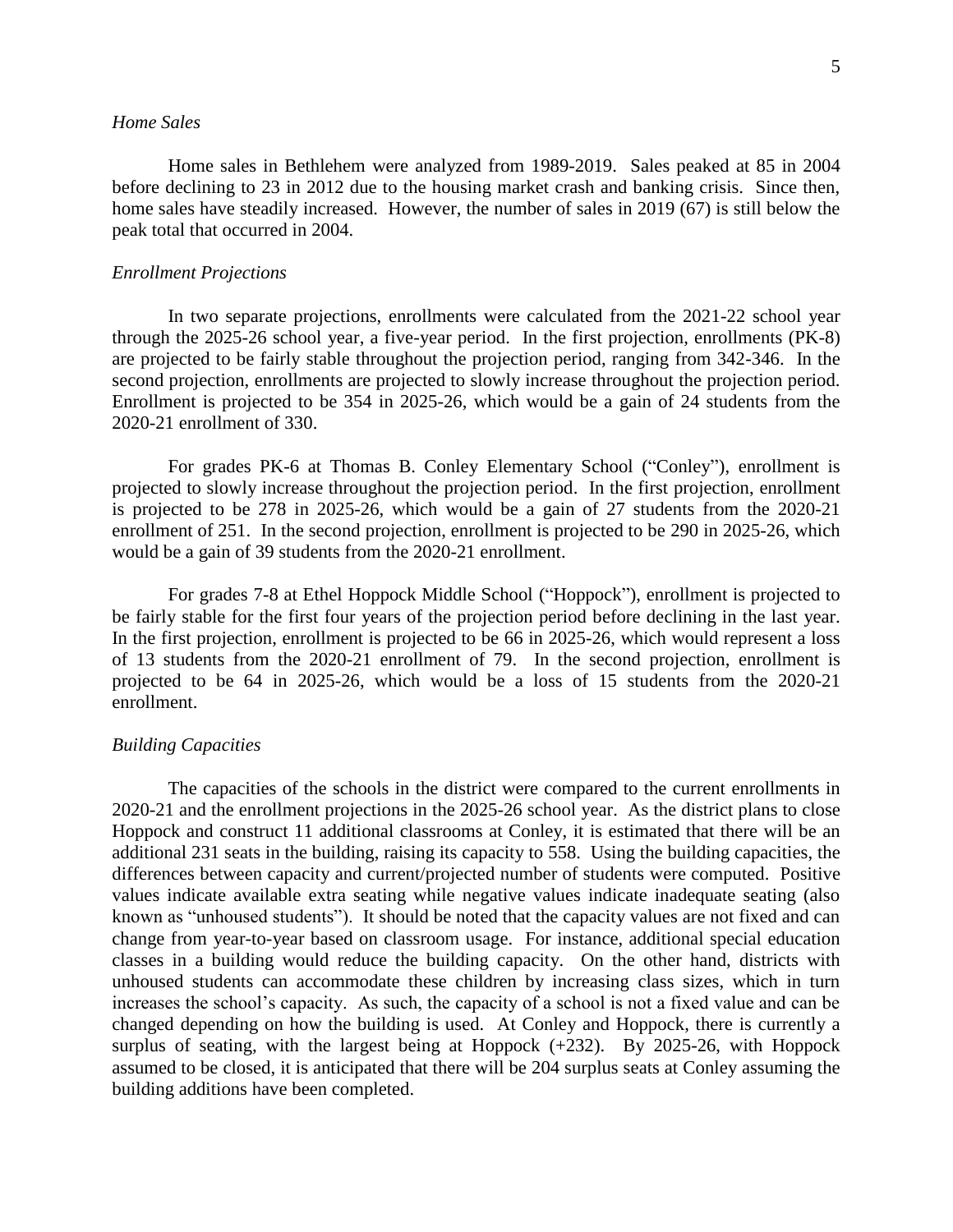## *Final Thoughts*

 $\overline{a}$ 

While enrollments have declined in the Bethlehem Township School District for the last decade, it appears a change in trend is on the horizon due to an increase in the number of births in the township and an inward migration of students. The recent increase in the number of home sales has likely led to an increase in the number of families with children, particularly in the lower elementary grades, moving into the community, as parents desire to have their children educated in a highly-rated and excellent school district. The inward migration is evident in the cohort survival ratios, as nearly all of the grade progressions are showing an influx of children from one year to the next. The effects of the increasing birth rate and inward migration can already be seen at Conley, whose enrollment has stabilized in the last four years after a period of decline. Enrollments are projected to increase in the school as the larger kindergarten classes enter the system. Despite the increase, if the district decides to close Hoppock, Conley would be able to accommodate all children in the school district provided that the proposed building additions at the elementary school are completed.

Unlike many school districts across the state and metropolitan area, the district's enrollments in 2020-21 do not appear to be adversely affected by the coronavirus. In some school districts, many parents are reluctant to send their child to school or may seek private schools that have full in-person learning rather than hybrid or remote instruction.

In closing, it is difficult to measure the impact of the coronavirus on the school district's enrollments moving forward. In the short-term, the coronavirus may have a negative impact on the local economy, new home construction, and rentals, which could lead to outward migration of families with children. In a recent New York Times article<sup>1</sup>, families with financial means are leaving large metropolitan areas to reside in their second homes in rural COVID-free areas or are purchasing an existing home in these new locations. These individuals can typically work remotely and are seeking to escape the pandemic. It is not clear whether these households will permanently reside in these locations or return to urban centers once an effective vaccine is found and widely implemented. Enrollment in some districts is affected by whether they are currently having in-person or remote instruction. Some parents are pulling their children out of existing districts and seeking schools for their children that provide in-person instruction in favor of those offering hybrid or solely online instruction<sup>2</sup>. In particular, parents are seeking schools that have in-person learning for children in both pre-kindergarten and kindergarten<sup>3</sup>. While the duration of the pandemic is unknown and available data is limited, we are continuing to monitor data as it becomes available to assess its future impact on enrollments both short- and long-term.

<sup>&</sup>lt;sup>1</sup> (https://www.nytimes.com/2020/09/26/us/coronavirus-vermont-transplants.html)

 $2 \text{ https://www.npr.org/2020/10/09/920316481/enrollment-is-dropping-in-public-schools-around-the-country}$  $3$  ibid.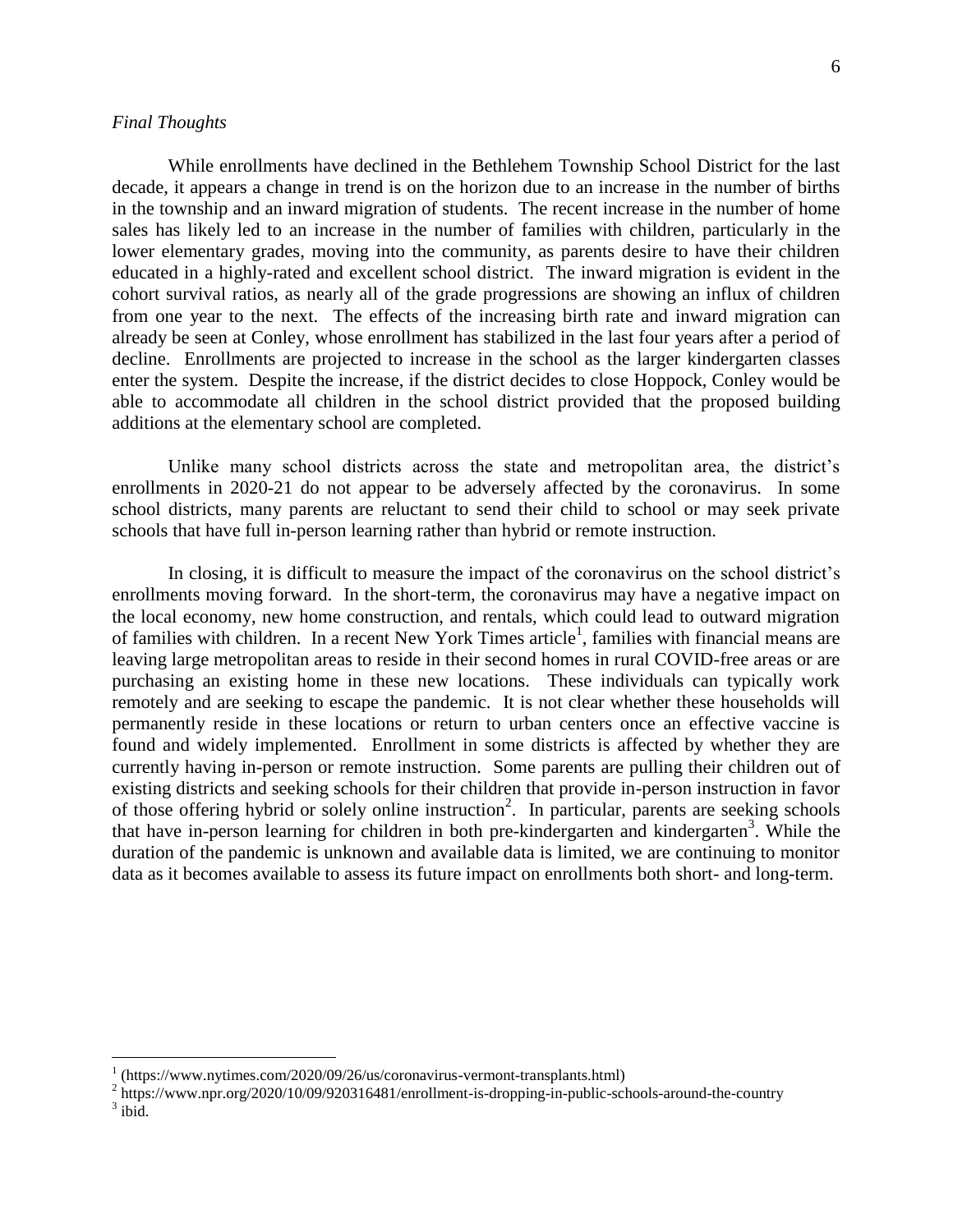## **Introduction**

Statistical Forecasting LLC ("Statistical Forecasting") completed a demographic study for the Bethlehem Township School District, projecting grade-by-grade enrollments from 2021- 22 through 2025-26, a five-year period. In addition, the following tasks were completed:

- analyzed community population trends and age structure, demographic characteristics, birth counts, and fertility rates,
- examined historical enrollment trends, both districtwide and by grade configuration,
- compared building capacities to actual and projected enrollments, and
- researched new housing starts and the impact on the school district.

## **Population Trends in Bethlehem Township**

Located in Hunterdon County, Bethlehem Township ("Bethlehem") contains a land area of 20.71 square miles, with an additional 0.12 square miles of water area. In the 2010 Census, Bethlehem had 3,979 residents, which is 192.1 persons per square mile. Historical and projected populations for Bethlehem from 1940-2040 are shown in Table 1 and Figure 1. From 1940- 2010, Bethlehem's population quintupled, with its greatest gain occurring in the 1970s (+119.9%) when the population more than doubled.

| Table 1                                                            |
|--------------------------------------------------------------------|
| <b>Historical and Projected Populations for Bethlehem Township</b> |
| 1940-2040                                                          |

| Year        | <b>Population</b>       | <b>Percent Change</b> |
|-------------|-------------------------|-----------------------|
|             | Historical <sup>1</sup> |                       |
| 1940        | 791                     | N/A                   |
| 1950        | 857                     | $+8.3%$               |
| 1960        | 1,090                   | $+27.2%$              |
| 1970        | 1,385                   | $+27.1%$              |
| 1980        | 3,045                   | $+119.9%$             |
| 1990        | 3,104                   | $+1.9%$               |
| 2000        | 3,820                   | $+23.1%$              |
| 2010        | 3,979                   | $+4.2%$               |
| 2019 (est.) | 3,854                   | $-3.1%$               |
|             |                         |                       |
| 2020        | 4,256                   | $+10.4%$              |
| 2030        | 4,544                   | $+6.8%$               |
| 2040        | 4,913                   | $+8.1%$               |

**Sources:** <sup>1</sup>United States Census Bureau

 $2^2$ North Jersey Transportation Planning Authority, Inc. (2013)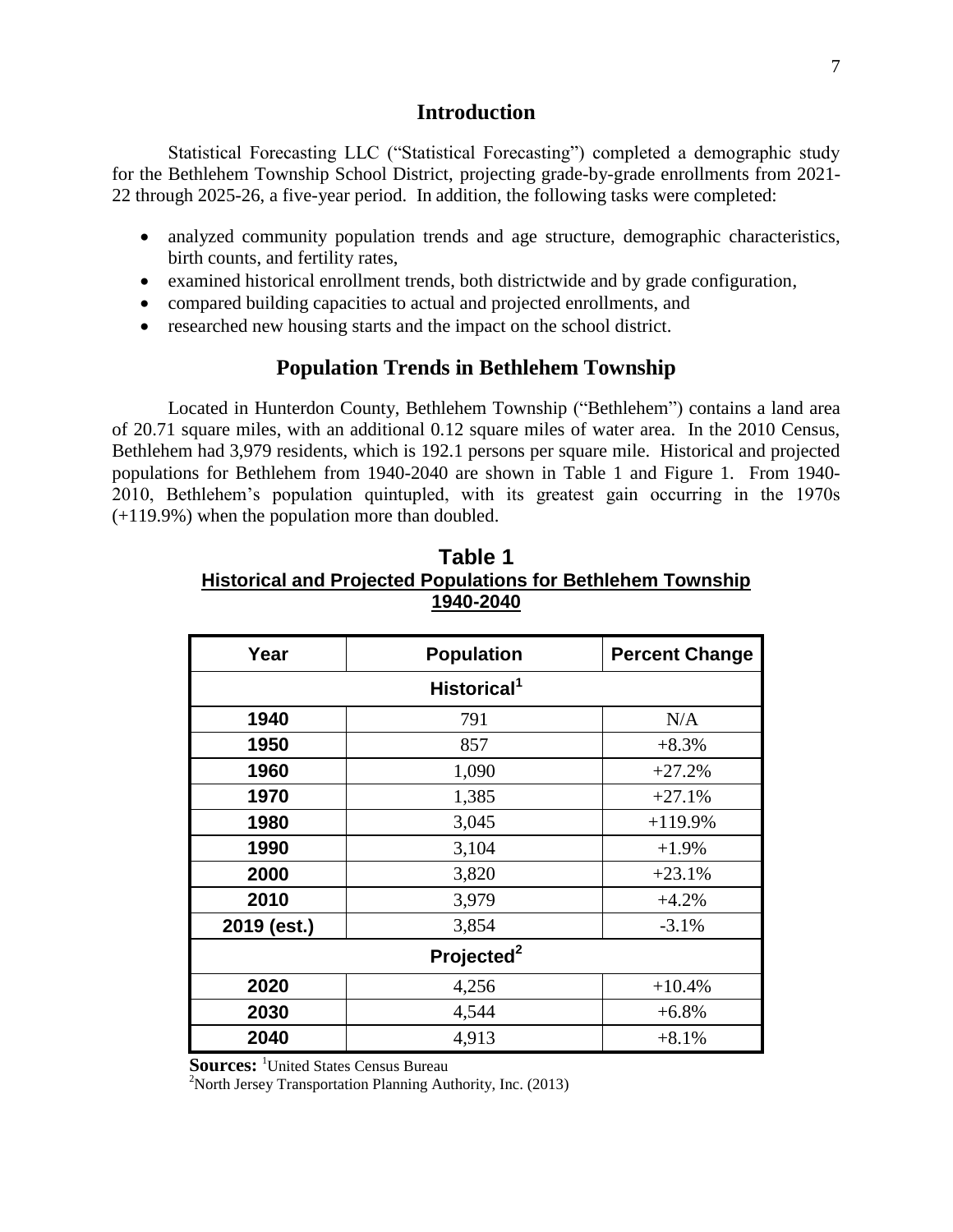In addition, a population estimate for 2019 is provided in Table 1. The estimated population in 2019 is 3,854, which is a loss of 125 persons from 2010. The Census Bureau publishes estimates every July  $1<sup>st</sup>$  following the last decennial census and are computed using the decennial census base counts, number of births and deaths in a community, and migration data (both domestic and international).

Population projections from 2020-2040, which were prepared by the North Jersey Transportation Planning Authority ("NJTPA"), indicate that the population will increase. However, as the 2019 Census estimate reflects a change in trend and a decline in population since 2010, the NJTPA likely needs to revise its projections after the 2020 Census results become available. As it currently stands, forecasts project the population to be 4,913 in 2040, which would be a 27.5% increase from the 2019 population estimate and a gain of 1,059 persons.

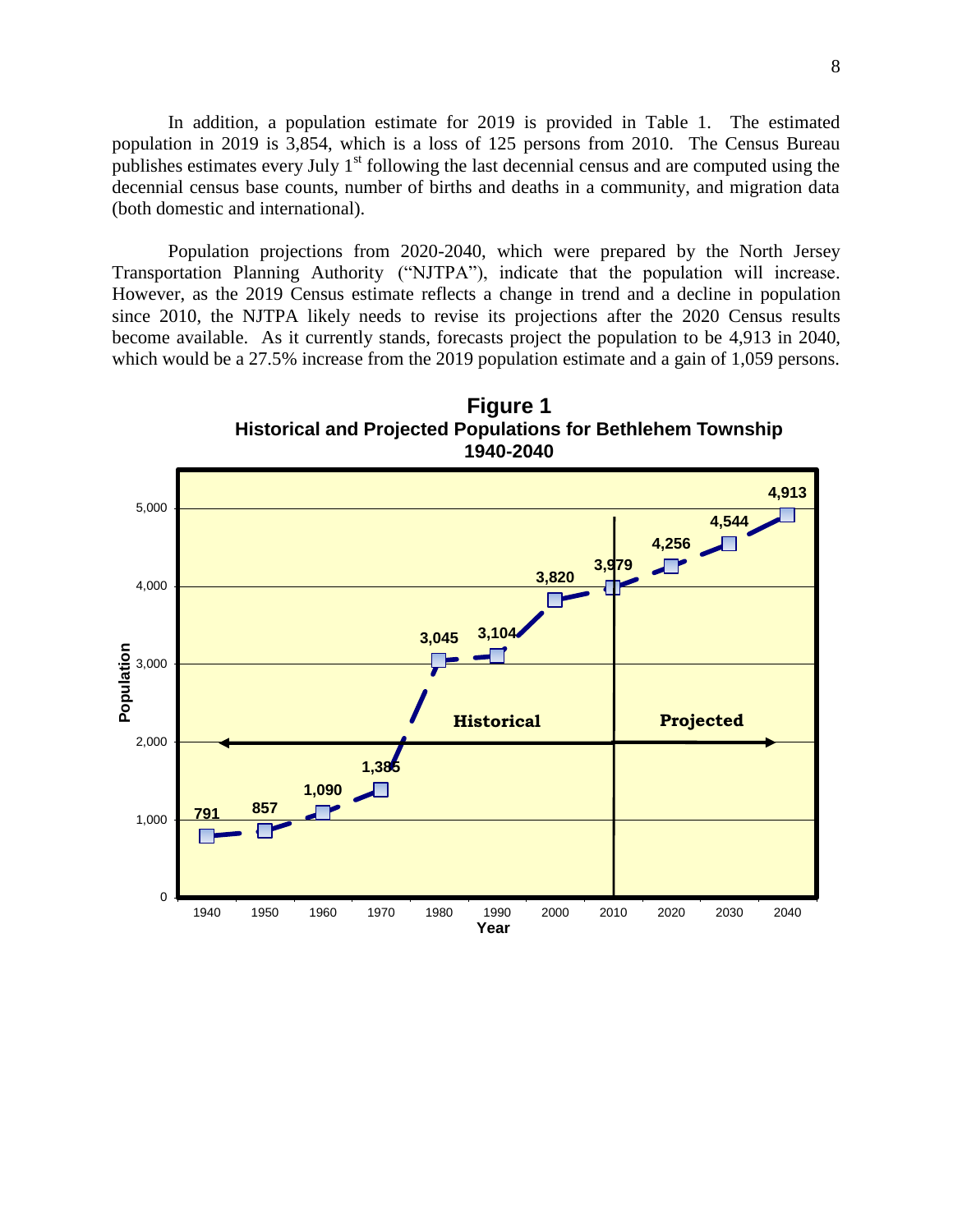## **Bethlehem Township Demographic Profile**

In Table 2, selected demographic characteristics of Bethlehem are compared from the 2010 Census and the 2006-2010 and 2014-2018 American Community Surveys ("ACS"). While some Census variables account for everyone in the population (e.g., age and race), other variables are collected from a sample (e.g., median family income, educational attainment, poverty status, etc.). The ACS replaced the long form of the Census, last administered in 2000 to approximately 16% of the population in the United States. For communities with small populations such as Bethlehem, ACS data represent a sample collected over a five-year time period, where the estimates represent the average characteristics between January 2014 and December 2018, for example. This information does not represent a single point in time like the long form of earlier Censuses. The five-year ACS contains 1% annual samples from all households and persons from 2014 to 2018, resulting in a 5% sample of the population. Due to the small sample size, the sampling error is quite large, which increases the degree of uncertainty of the estimated values. Therefore, the forthcoming ACS data should be interpreted with caution.

With respect to race, Whites are the largest race in Bethlehem. In the 2014-2018 ACS, Bethlehem was 94.0% White as compared to 92.2% in 2010, which is a gain of 1.8 percentage points. Hispanics were the second-largest race at 3.1% in the 2014-2018 ACS, which is slightly lower than its 2010 percentage (4.0%). In general, the racial distribution has not changed significantly over this time period.

Regarding nativity, 6.1% of Bethlehem residents were foreign-born in the 2014-2018 ACS, which is a gain of 1.7 percentage points from the 2006-2010 ACS percentage (4.4%). As a point of comparison, New Jersey's foreign-born resident percentage was 22.8% in the 2014-2018 ACS, which is much higher than Bethlehem's. While not shown in the table, place of birth, which serves as a proxy for country of origin, indicates that Germany and Poland were the largest sources of immigrants in the 2006-2010 ACS, accounting for 20.1% and 17.8%, respectively, of the foreign-born population. In the 2014-2018 ACS, China is now the largest source, accounting for 22.4% of the foreign-born population. Poland remains the second-largest source at 13.5%.

The median age in Bethlehem has increased from 44.2 years in 2010 to 48.3 years in the 2014-2018 ACS, which is significantly higher than the median age in New Jersey (40.0 years). During the same time period, the percentage of people under the age of 18 years, which corresponds predominantly to school-age children, declined sharply from 27.6% to 22.8%.

Regarding educational attainment for adults aged 25 and over, 54.1% of the population had a bachelor's degree or higher in the 2014-2018 ACS as compared to 46.7% in the 2006-2010 ACS, which is a gain of 7.4 percentage points. Bethlehem is a highly-educated population, as its percentage of persons having a bachelor's degree or higher is greater than that of New Jersey (40.8%). Persons with graduate or professional degrees declined slightly from 20.0% to 19.6% during this time period.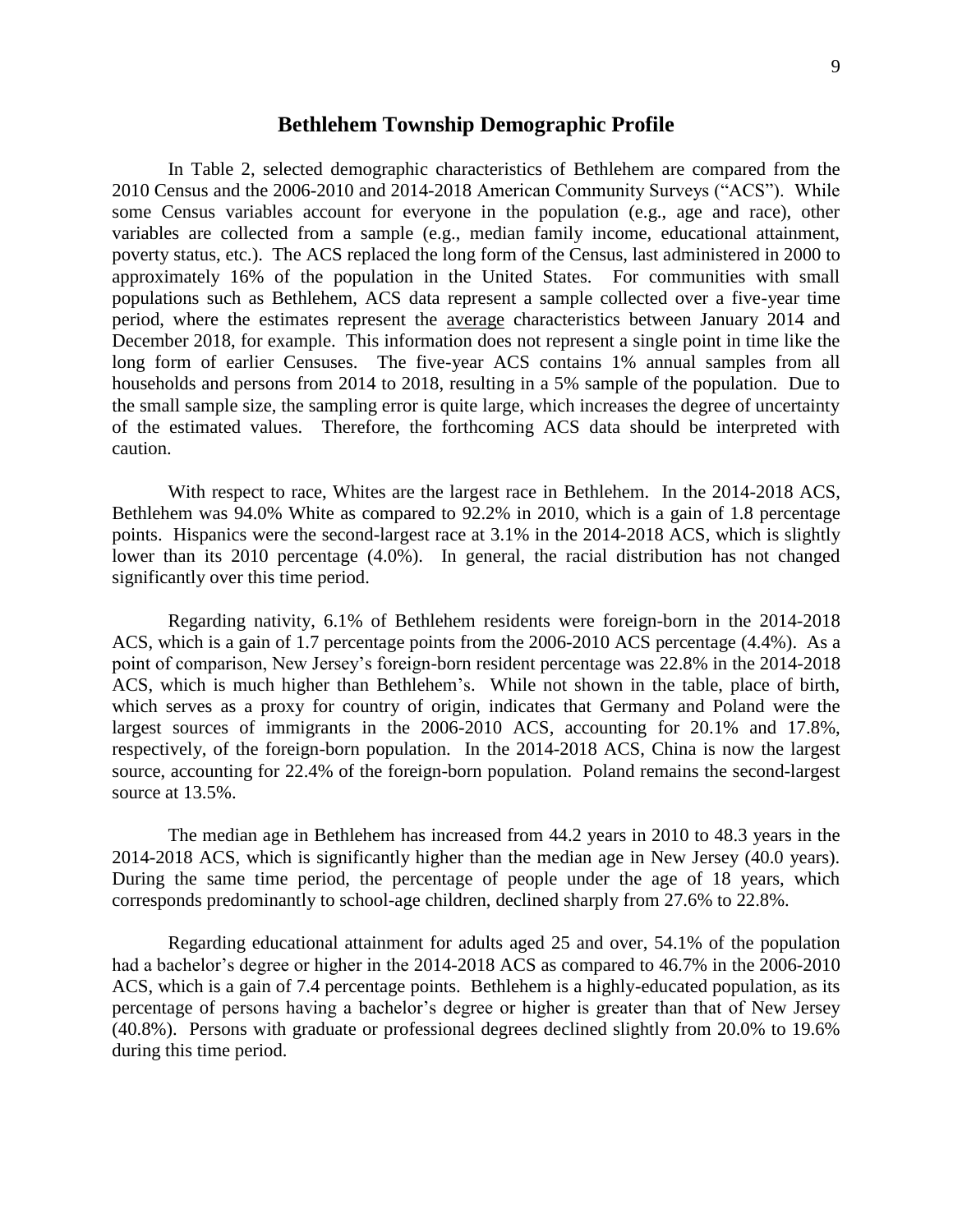**Table 2 Selected Demographic Characteristics of Bethlehem Township**

| Race Origin <sup>1</sup>                   | 2006-2010 ACS<br>2010 Census | 2014-2018 ACS |
|--------------------------------------------|------------------------------|---------------|
| White                                      | 92.2%                        | 94.0%         |
| <b>Black or African American</b>           | 1.0%                         | 0.0%          |
| Hispanic or Latino                         | 4.0%                         | 3.1%          |
| American Indian and Alaska Native          | 0.1%                         | 0.0%          |
| Asian                                      | 1.9%                         | 2.6%          |
| Native Hawaiian and Other Pacific Islander | 0.0%                         | 0.0%          |
| Other Race                                 | 0.1%                         | 0.0%          |
| Two or more Races                          | 0.7%                         | 0.3%          |
| Total                                      | 100.0%                       | 100.0%        |
| <b>Place of Birth</b>                      |                              |               |
| Foreign-Born                               | 4.4%                         | 6.1%          |
| Age                                        |                              |               |
| Under 18                                   | 27.6%                        | 22.8%         |
| 18-64                                      | 62.7%                        | 63.6%         |
| 65 and over                                | 9.7%                         | 13.6%         |
| Median age                                 | 44.2 years                   | 48.3 years    |
| <b>Educational Attainment</b>              |                              |               |
| Bachelor's degree or higher                | 46.7%                        | 54.1%         |
| Graduate or professional degree            | 20.0%                        | 19.6%         |
| <b>Income</b>                              |                              |               |
| Median family income                       | \$130,580                    | \$171,250     |
| Percentage of Persons in Poverty ages 5-17 | 0.7%                         | 0.0%          |
| <b>Housing Units</b>                       |                              |               |
| Total number                               | $1,386^2$                    | 1,597         |
| Occupied units                             | 1,344 (97.0%)                | 1,508 (94.4%) |
| Owner-occupied units                       | 1,280 (95.2%)                | 1,409 (93.4%) |
| Renter-occupied units                      | 64 (4.8%)                    | 99 (6.6%)     |
| Median value of an owner-occupied unit     | \$476,900                    | \$398,700     |
| Average household size                     | 2.96                         | 2.59          |
| <b>Housing Type<sup>1</sup></b>            |                              |               |
| <b>Total number</b>                        | $1,403^2$                    | 1,597         |
| 1-unit, attached or detached               | 1,403 (100.0%)               | 1,586 (99.3%) |
| Two units                                  | $0(0.0\%)$                   | $0(0.0\%)$    |
| Three or four units                        | $0(0.0\%)$                   | 11(0.7%)      |
| Five to nine units                         | $0(0.0\%)$                   | $0(0.0\%)$    |
| 10 to 19 units                             | $0(0.0\%)$                   | $0(0.0\%)$    |
| 20 or more units                           | $0(0.0\%)$                   | $0(0.0\%)$    |
| Mobile home                                | $0(0.0\%)$                   | $0(0.0\%)$    |

**Sources**: American Community Survey (2006-2010 and 2014-2018), United States Census (2010)

Notes: <sup>1</sup>Data may not sum to 100.0% due to rounding.

<sup>2</sup>Total number differs as Housing Units are from the 2010 Census while Housing Type data are from the 2006-2010 ACS.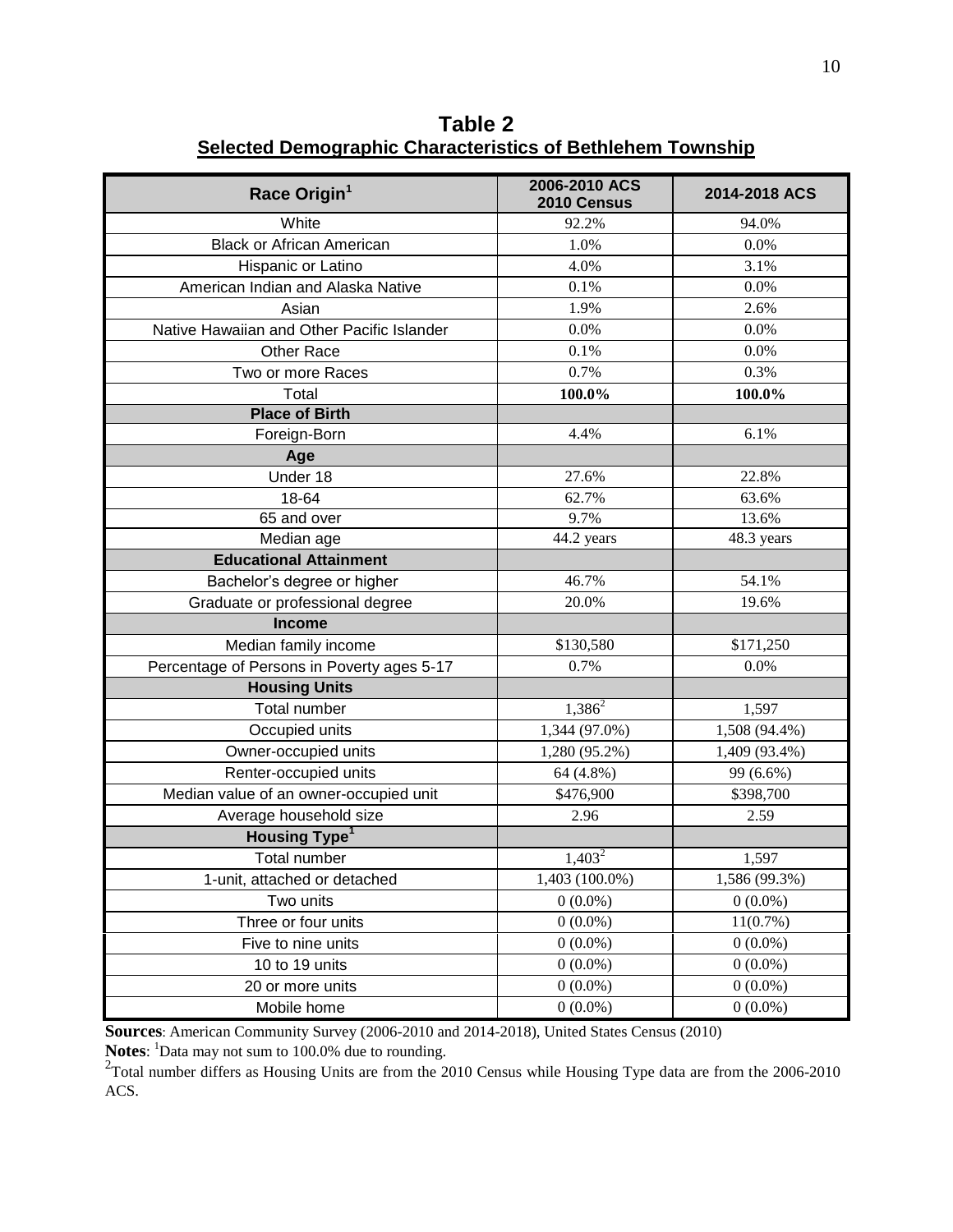Median family income increased from \$130,580 in the 2006-2010 ACS to \$171,250 in the 2014-2018 ACS, a gain of 31.1%. By comparison, median family income in New Jersey is \$101,404, which is much lower than that of Bethlehem. During this time period, the percentage of school-age children (5-17) that are in poverty declined from 0.7% to 0.0%.

Regarding housing, there were 1,597 housing units in Bethlehem in the 2014-2018 ACS, which is a gain of 211 units (+15.2%) from 2010. Over this time period, the overall occupancy rate declined from 97.0% to 94.4%, while the average household size sharply declined from 2.96 to 2.59 persons. Renter-occupied units accounted for only 6.6% of the occupied units in the 2014-2018 ACS, which is a gain of 1.8 percentage points from the 2010 percentage (4.8%). As a point of comparison, the percentage of renter-occupied units in Bethlehem is much lower than that of New Jersey (36.0%). Finally, the median home price of an owner-occupied unit in the 2014-2018 ACS was \$398,700, which is a 16.4% decline from the value reported in the 2006- 2010 ACS (\$476,900).

With respect to housing type, nearly all (99.3%) of the homes in the 2014-2018 ACS were one-unit, either attached or detached, which is nearly unchanged from the 2006-2010 ACS percentage (100.0%). In general, there has been little change in the housing distribution since the 2006-2010 ACS.

## **District Overview**

The Bethlehem Township School District has two (2) schools that serve grades prekindergarten through eighth. Children attend Thomas B. Conley Elementary School ("Conley") for grades PK-6 and Ethel Hoppock Middle School ("Hoppock") for grades 7-8. Prior to 2020- 21, the district utilized a PK-5 and 6-8 grade configuration. In Figure 2, the location of each of the district's schools is shown with respect to the municipal boundaries.

According to the district's architect<sup>4</sup>, total educational capacity in the district is  $638$ students using Facilities Efficiency Standards ("FES") methodology. Since buildings cannot be 100% utilized, due in part to scheduling conflicts, most districts employ either an 85% or 90% utilization factor to determine school capacity. A comparison of each school's capacity to current and projected enrollments is provided later in the report.

In this study, historical enrollments from the New Jersey Department of Education ("NJDOE") New Jersey Standards Measurement and Resource for Teaching ("NJ SMART") database were used to project enrollments five years into the future using the Cohort-Survival Ratio method.

 $\overline{a}$ 

<sup>&</sup>lt;sup>4</sup> Design Resources Group Architects, AIA, Inc.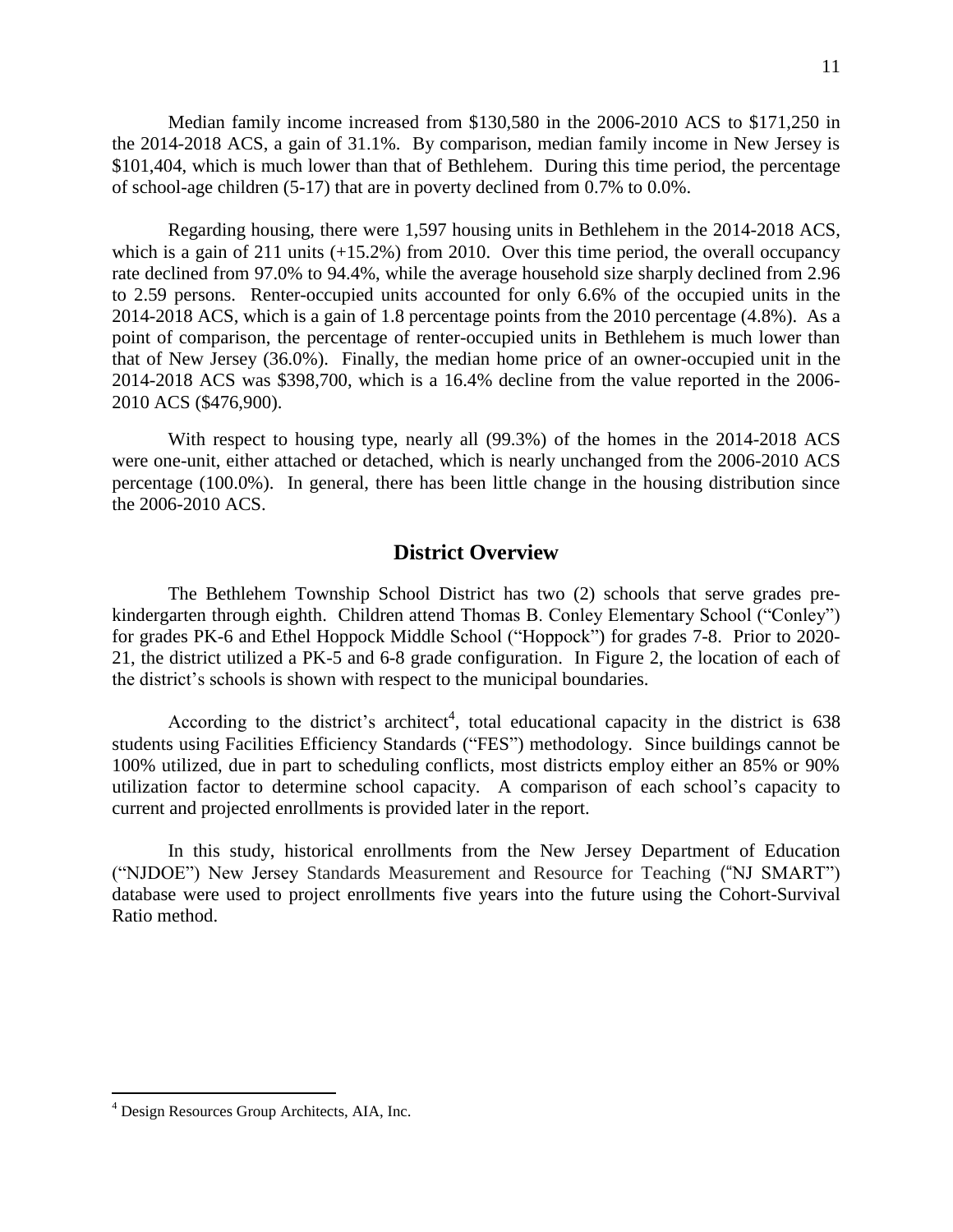**Figure 2 School Locations – Bethlehem Township School District**

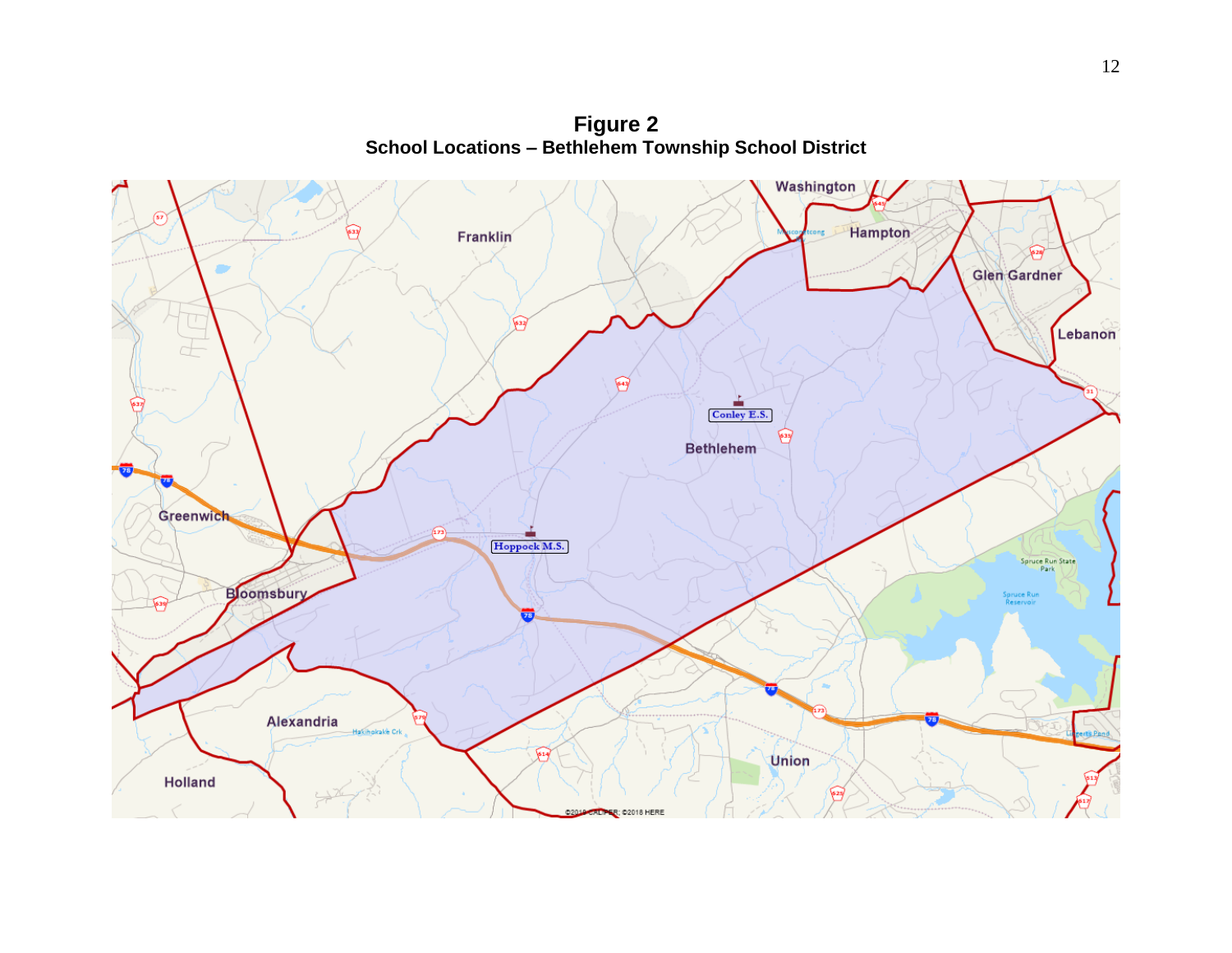## **Explanation of the Cohort-Survival Ratio Method**

In 1930, Dublin and Lodka provided an explicit age breakdown, which enabled analysts to follow each cohort through its life stages and apply appropriate birth and death rates for each generation. A descendant of this process is the Cohort-Survival Ratio ("CSR") method, which is the NJDOE-approved methodology to project public school enrollments. In this method, a survival ratio is computed for each grade progression, which essentially compares the number of students in a particular grade to the number of students in the previous grade during the previous year. The survival ratio indicates whether the enrollment is stable, increasing, or decreasing. A survival ratio of 1.00 indicates stable enrollment, less than 1.00 indicates declining enrollment, while greater than 1.00 indicates increasing enrollment. If, for example, a school district had 100 fourth graders and the next year had 95 fifth graders, the survival ratio would be 0.95.

The CSR method assumes that what happened in the past will also happen in the future. In essence, this method provides a linear projection of the population. The CSR method is most applicable for districts that have relatively stable increasing or decreasing trends without any major unpredictable fluctuations from year to year. In school districts encountering rapid growth not experienced historically (a change in the historical trend), the CSR method must be modified and supplemented with additional information. In this study, survival ratios were calculated using historical data for birth to kindergarten, kindergarten to first grade, first grade to second grade, etc. Due to the fluctuation in survival ratios from year to year, it is appropriate to calculate an average survival ratio, which is then used to calculate grade-level enrollments five years into the future.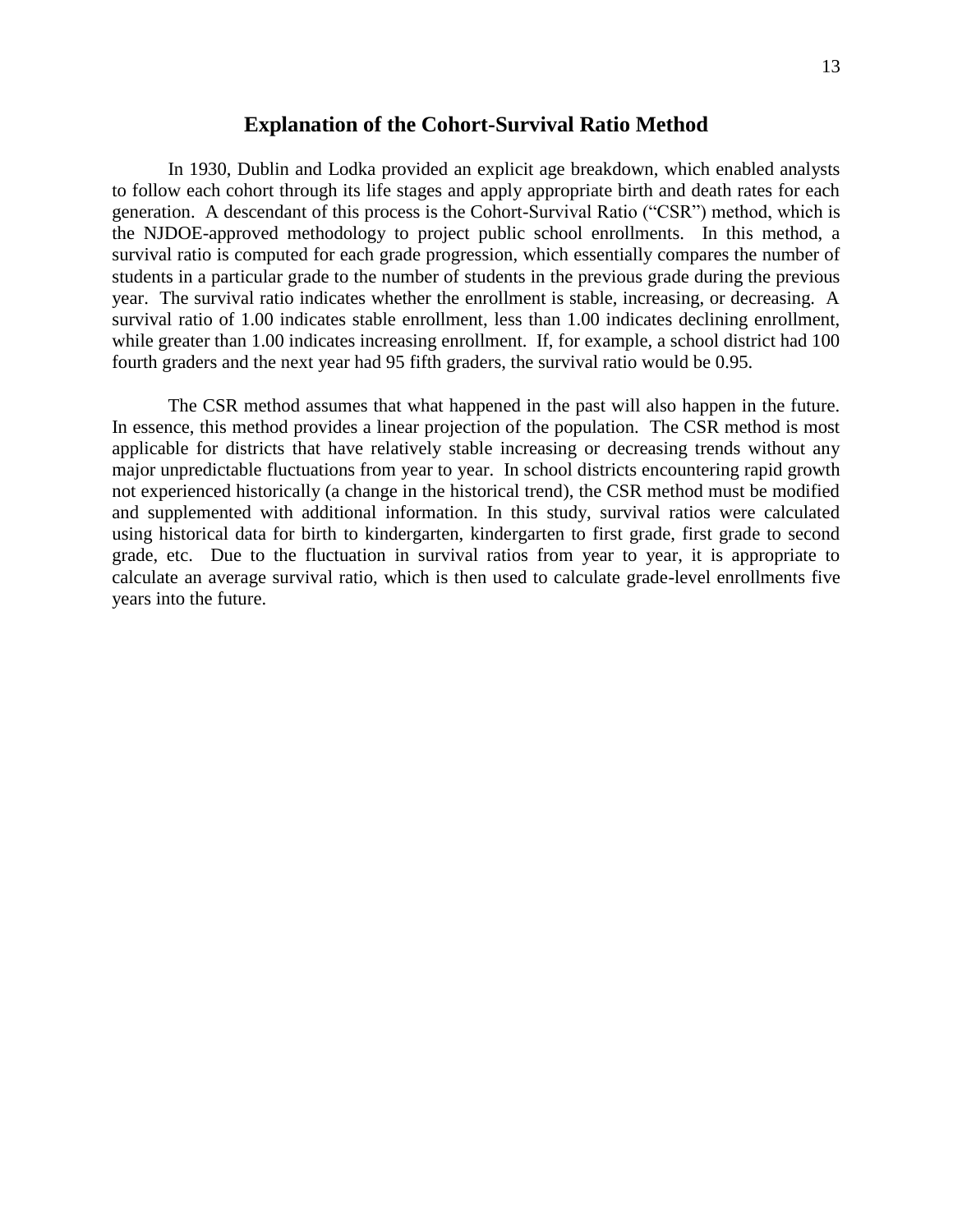## **Historical Enrollment Trends**

Historical enrollments for the Bethlehem Township School District from 2011-12 through 2020-21, a ten-year period, are shown in Figure 3 and Table 3. In general, enrollments have been declining over the last decade. In 2020-21, enrollment is 330, which is a loss of 153 students (-31.7%) from the 2011-12 enrollment of 483.





Table 4 shows computed grade-by-grade survival ratios from 2011-12 to 2020-21. In addition, the average, minimum, and maximum survival ratios are shown for the past ten years along with the five- and six-year averages, which were used to project enrollments. The average survival ratios also indicate the net migration by grade, where values over 1.000 reflect net inward migration and values below 1.000 reflect net outward migration. Seven of the nine average survival ratios (five-year average) were above 1.000, indicating a net inward migration of students. In comparing the five-year averages with the ten-year averages, the most notable differences were for birth to kindergarten and kindergarten to first grade, which have experienced an increase and decline in their respective ratios in the near term. The increase in the average birth-to-kindergarten ratio is likely due to the district's change from a half-day to a full-day kindergarten program in 2012-13. The decline in the kindergarten-to-first grade ratio is likely due to fewer parents enrolling their children in first grade since the full-day kindergarten program was instituted. The remaining differences were very small, demonstrating the long-term stability of the survival ratios over the last decade.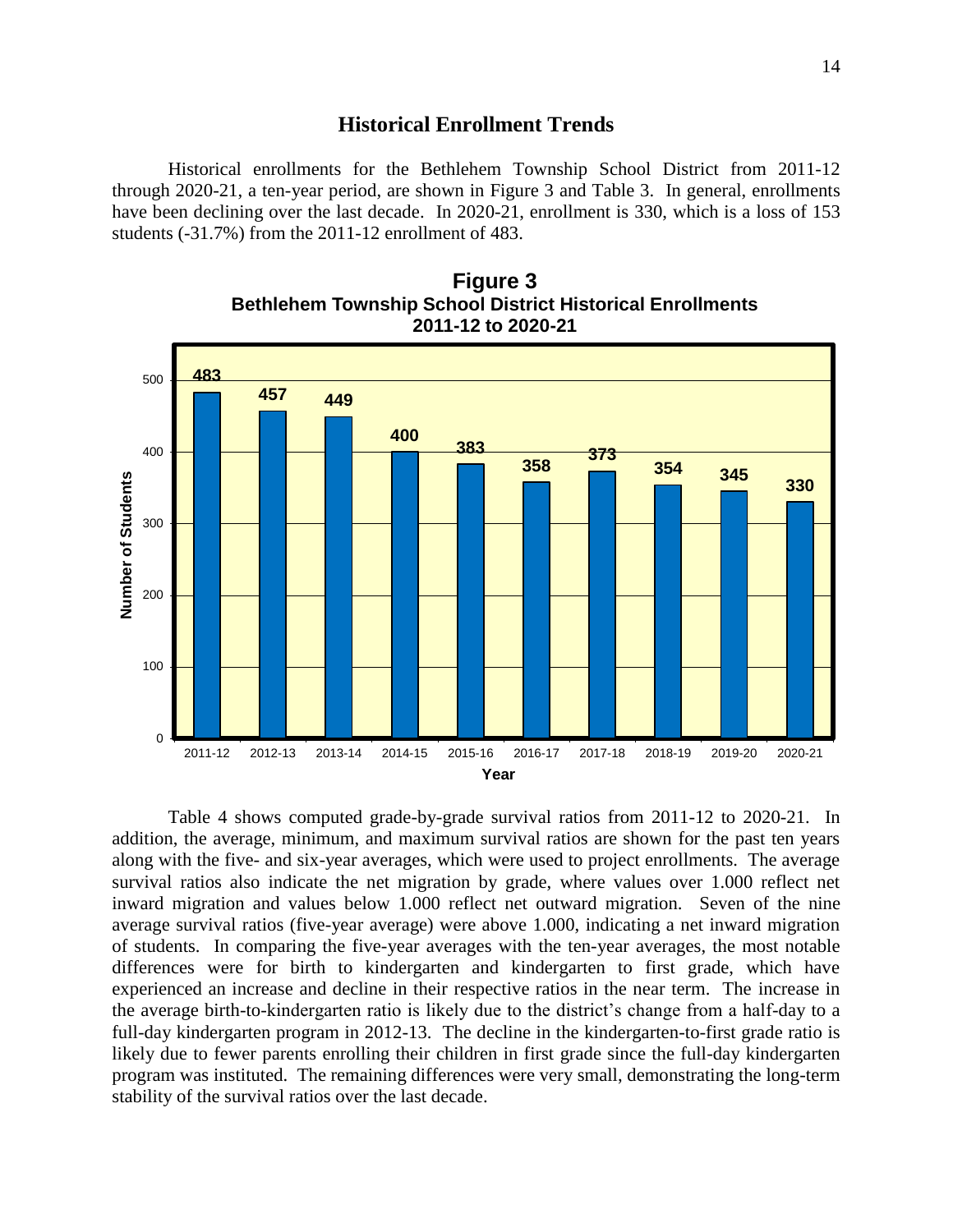|                   |                              |    |    |              |    | 2011-12 to 2020-21 |    |    |    |    |                 |                             |                         |                             |
|-------------------|------------------------------|----|----|--------------|----|--------------------|----|----|----|----|-----------------|-----------------------------|-------------------------|-----------------------------|
| Year <sup>1</sup> | <b>PK</b><br>RE <sup>2</sup> | K  | 1  | $\mathbf{2}$ | 3  | 4                  | 5  | 6  |    | 8  | SE <sup>3</sup> | <b>PK-5</b><br><b>Total</b> | $6 - 8$<br><b>Total</b> | <b>PK-8</b><br><b>Total</b> |
| 2011-12           |                              | 32 | 37 | 44           | 50 | 53                 | 67 | 79 | 46 | 74 | $\Omega$        | 284                         | 199                     | 483                         |
| 2012-13           |                              | 32 | 35 | 42           | 55 | 50                 | 55 | 64 | 78 | 44 | 1               | 271                         | 186                     | 457                         |
| 2013-14           | 2                            | 28 | 33 | 34           | 41 | 56                 | 51 | 57 | 65 | 82 | $\mathbf{0}$    | 245                         | 204                     | 449                         |
| 2014-15           | $\Omega$                     | 30 | 31 | 29           | 34 | 43                 | 54 | 52 | 59 | 63 | 5               | 226                         | 174                     | 400                         |
| 2015-16           | $\theta$                     | 40 | 35 | 35           | 29 | 38                 | 42 | 53 | 52 | 57 | $\mathfrak{2}$  | 221                         | 162                     | 383                         |
| 2016-17           | $\Omega$                     | 30 | 35 | 36           | 37 | 29                 | 41 | 42 | 55 | 53 | $\overline{0}$  | 208                         | 150                     | 358                         |
| 2017-18           | $\tau$                       | 33 | 33 | 38           | 36 | 42                 | 30 | 46 | 42 | 58 | 8               | 226                         | 147                     | 373                         |
| 2018-19           | 17                           | 22 | 35 | 37           | 37 | 40                 | 42 | 32 | 46 | 43 | 3               | 233                         | 121                     | 354                         |
| 2019-20           | 22                           | 27 | 20 | 36           | 39 | 38                 | 39 | 40 | 34 | 43 | 7               | 228                         | 117                     | 345                         |
| 2020-21           | 13                           | 32 | 25 | 21           | 33 | 41                 | 42 | 38 | 43 | 36 | 6               | 213                         | 117                     | 330                         |

Notes: <sup>1</sup>Data were provided by the New Jersey Department of Education [\(http://www.nj.gov/education/data/enr/\)](http://www.nj.gov/education/data/enr/) and the Bethlehem Township School District

<sup>2</sup>Pre-kindergarten regular education enrollment

<sup>3</sup>Self-contained special education enrollment/ungraded students. Also includes pre-kindergarten special education students.

| Table 4                                                              |
|----------------------------------------------------------------------|
| <b>Bethlehem Township School District Historical Survival Ratios</b> |
| 2011-12 to 2020-21                                                   |

| <b>Progression Years</b>                   | B-K       | $K-1$     | $1 - 2$   | $2 - 3$   | $3 - 4$   | $4 - 5$   | $5 - 6$   | $6 - 7$   | $7 - 8$   |
|--------------------------------------------|-----------|-----------|-----------|-----------|-----------|-----------|-----------|-----------|-----------|
| 2011-12 to 2012-13                         | 0.9697    | 1.0938    | 1.1351    | 1.2500    | 1.0000    | 1.0377    | 0.9552    | 0.9873    | 0.9565    |
| 2012-13 to 2013-14                         | 1.1200    | 1.0313    | 0.9714    | 0.9762    | 1.0182    | 1.0200    | 1.0364    | 1.0156    | 1.0513    |
| 2013-14 to 2014-15                         | 1.2500    | 1.1071    | 0.8788    | 1.0000    | 1.0488    | 0.9643    | 1.0196    | 1.0351    | 0.9692    |
| 2014-15 to 2015-16                         | 1.4286    | 1.1667    | 1.1290    | 1.0000    | 1.1176    | 0.9767    | 0.9815    | 1.0000    | 0.9661    |
| 2015-16 to 2016-17                         | 1.3043    | 0.8750    | 1.0286    | 1.0571    | 1.0000    | 1.0789    | 1.0000    | 1.0377    | 1.0192    |
| 2016-17 to 2017-18                         | 1.5714    | 1.1000    | 1.0857    | 1.0000    | 1.1351    | 1.0345    | 1.1220    | 1.0000    | 1.0545    |
| 2017-18 to 2018-19                         | 1.2941    | 1.0606    | 1.1212    | 0.9737    | 1.1111    | 1.0000    | 1.0667    | 1.0000    | 1.0238    |
| 2018-19 to 2019-20                         | 1.0385    | 0.9091    | 1.0286    | 1.0541    | 1.0270    | 0.9750    | 0.9524    | 1.0625    | 0.9348    |
| 2019-20 to 2020-21                         | 1.2800    | 0.9259    | 1.0500    | 0.9167    | 1.0513    | 1.1053    | 0.9744    | 1.0750    | 1.0588    |
| <b>Maximum Ratio</b>                       | 1.5714    | 1.1667    | 1.1351    | 1.2500    | 1.1351    | 1.1053    | 1.1220    | 1.0750    | 1.0588    |
| <b>Minimum Ratio</b>                       | 0.9697    | 0.8750    | 0.8788    | 0.9167    | 1.0000    | 0.9643    | 0.9524    | 0.9873    | 0.9348    |
| Avg. 5-Year Ratios                         | 1.2977    | 0.9989    | 1.0714    | 0.9861    | 1.0811    | 1.0287    | 1.0288    | 1.0344    | 1.0180    |
| Avg. 6-Year Ratios                         | 1.3195    | 0.9741    | 1.0628    | 1.0003    | 1.0649    | 1.0387    | 1.0231    | 1.0350    | 1.0182    |
| Avg. 10-Year Ratios                        | 1.2507    | 1.0299    | 1.0476    | 1.0253    | 1.0566    | 1.0214    | 1.0120    | 1.0237    | 1.0038    |
| Diff. Between 5-Year<br>and 10-Year Ratios | $+0.0469$ | $-0.0310$ | $+0.0238$ | $-0.0392$ | $+0.0246$ | $+0.0073$ | $+0.0168$ | $+0.0107$ | $+0.0142$ |

**Table 3 Bethlehem Township School District Historical Enrollments**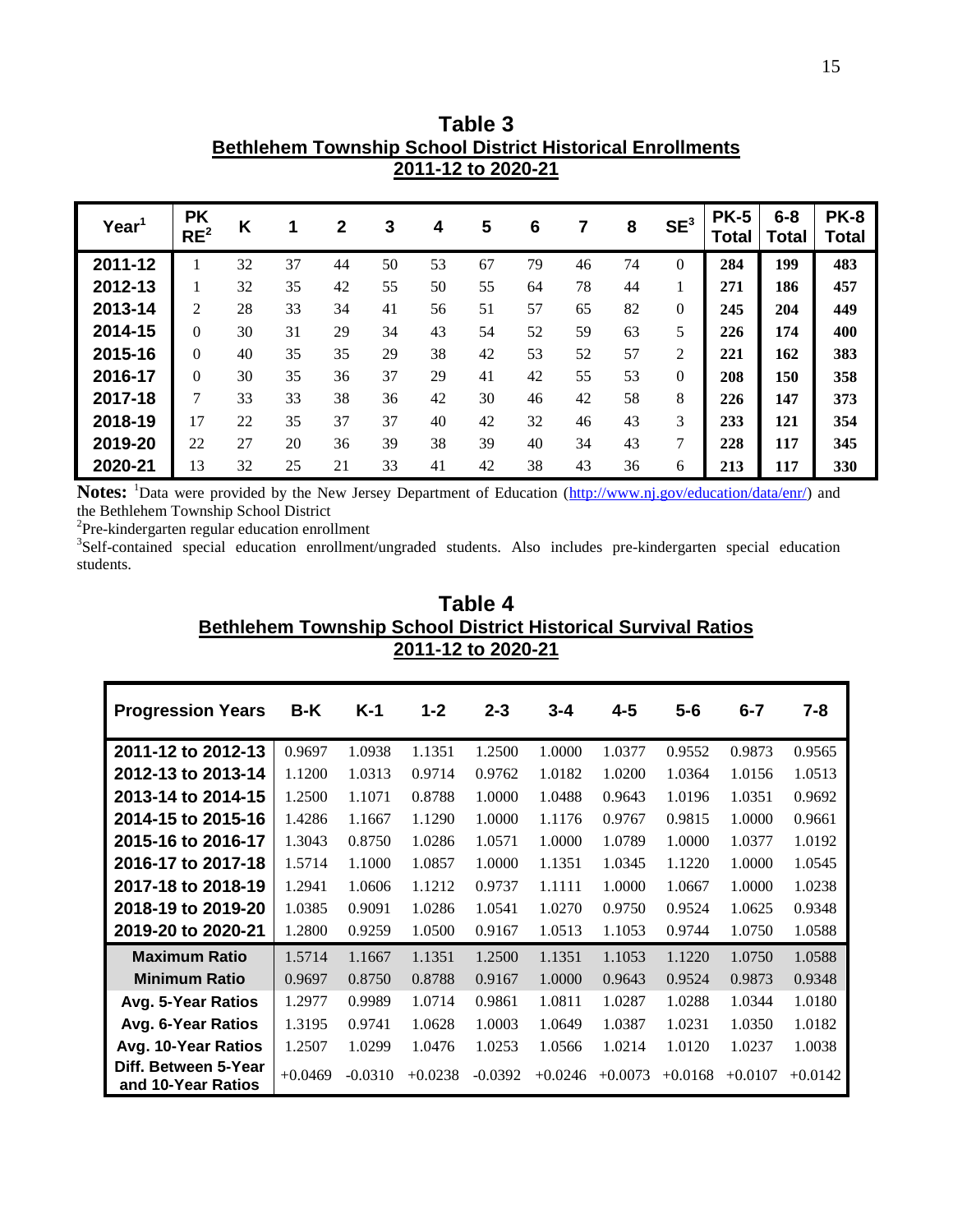Factors related to inward migration include families with school-age children purchasing an existing home or new housing unit. The reasons for families moving into a community vary. For instance, a family could move into Bethlehem for economic reasons and proximity to employment. Another plausible reason for inward migration is the reputation of the school district, as the appeal of a school district draws families into a community, resulting in the transfer of students into the district. On the flip side, outward migration is caused by families with children moving out of the community, perhaps due to difficulty in finding employment or affordable housing. Outward migration in the school district can also be caused by parents choosing to withdraw their children from public school to attend private, parochial, or charter schools, or to attend a different public school district. In the case of the Bethlehem Township School District, the reasons for migration are not explicitly known (such as for economic reasons or the appeal of the school district), as exit and entrance interviews would need to be conducted for all children leaving or entering the district.

Historical enrollments are also shown in Table 3 and Figure 4 by grade configuration (PK-5 and 6-8). While the district recently switched to a PK-6 and 7-8 grade configuration in 2020-21, the former grade configuration is used instead for the purpose of comparing enrollments over time. Self-contained special education/ungraded students were incorporated into the totals for each grade configuration. For grades PK-5, enrollments steadily declined through 2016-17 before stabilizing. In 2020-21, enrollment is 213, which is a loss of 71 students from the 2011-12 enrollment of 284.

2020-21, enrollment is 117, which is a loss of 82 students from the 2011-12 enrollment of 199.



For grades 6-8, enrollments have been declining, in general, over the last decade. In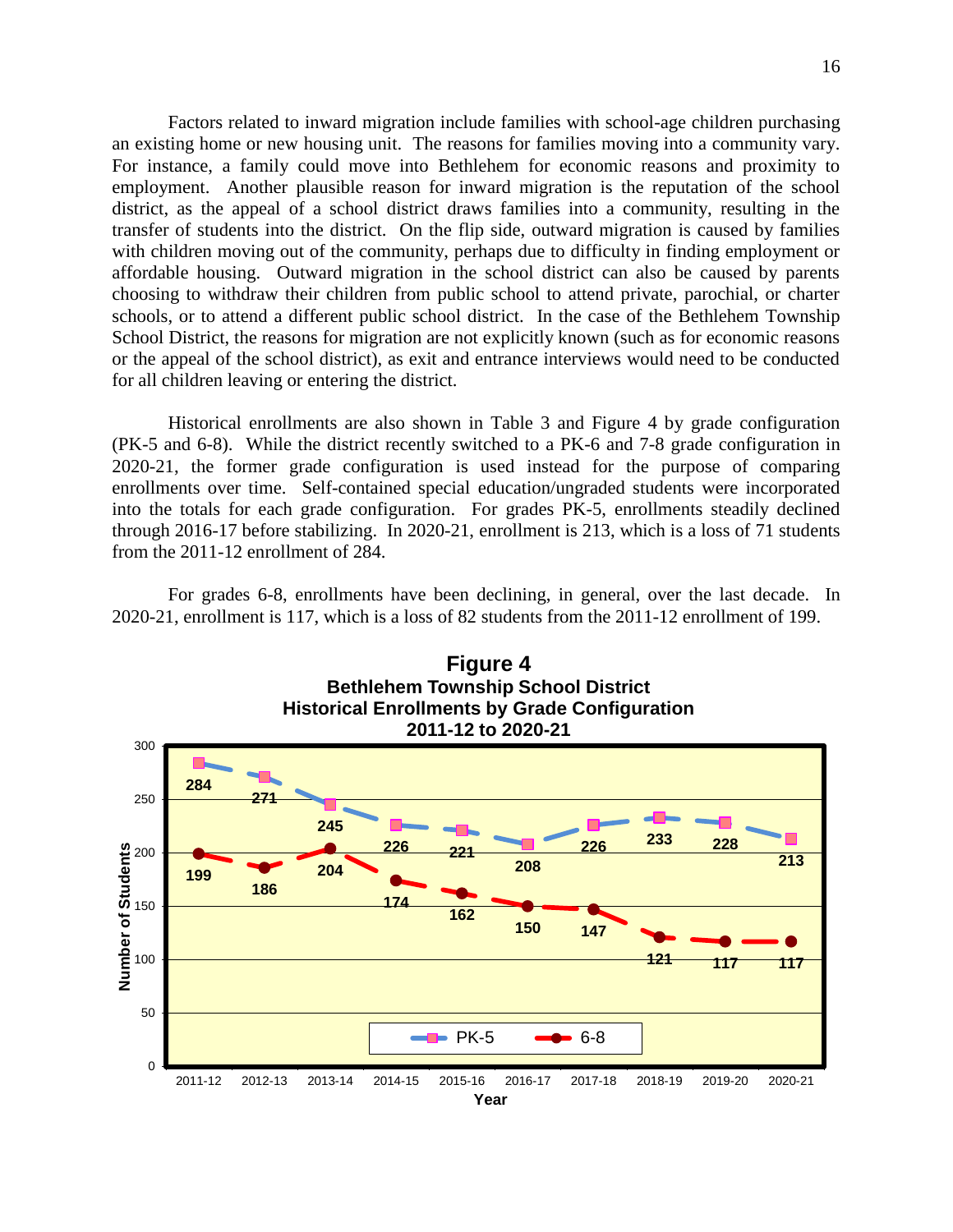## **Kindergarten Replacement**

Kindergarten replacements were analyzed to determine whether there was any relationship between overall enrollment change and kindergarten replacement, which is the numerical difference between the number of graduating  $8<sup>th</sup>$  graders and the number of entering kindergarten students. The district has experienced negative kindergarten replacement in each of the last nine years. Negative kindergarten replacement occurs when the number of graduating  $8<sup>th</sup>$ grade students is larger than the number of kindergarten students replacing them in the next year. Positive kindergarten replacement occurs when the number of graduating  $8<sup>th</sup>$  grade students is less than the number of kindergarten students entering the district in the next year. As shown in Figure 5, negative kindergarten replacement has ranged from 11-52 students per year. In 2020- 21, there was a loss of 11 students due to kindergarten replacement, as 43 eighth graders graduated in 2019-20 and were replaced by 32 kindergarten students in 2020-21. In the last five years, the district has lost an average of 22 students per year due to kindergarten replacement.



**Year**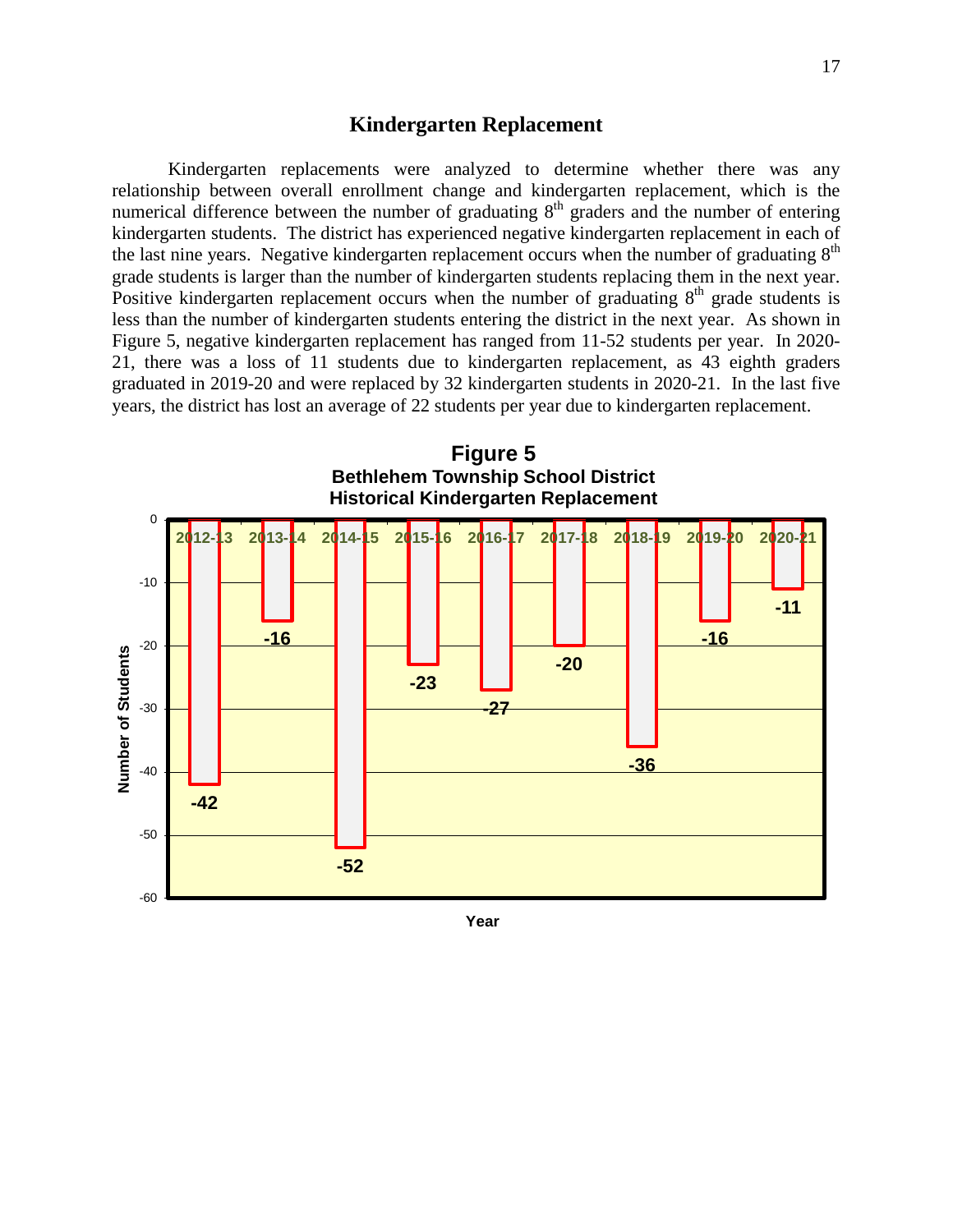Figure 6 shows the annual change in total enrollment compared to kindergarten replacement. As the figure demonstrates, there appears to be a strong relationship, statistically speaking, between the overall change in enrollment and kindergarten replacement. Although this data represents a small sample, the correlation coefficient between the two variables was 0.746. Correlation coefficients measure the relationship or association between two variables; this does not imply that there is cause and effect between the two variables. Other variables, known as lurking variables, may have an effect on the true relationship between kindergarten replacement and total enrollment change. Negative correlation coefficients indicate that as one variable is increasing (decreasing), the other variable is decreasing (increasing). Positive correlation coefficients indicate that as one of the variables increases (decreases), the other variable increases (decreases) as well. The computed linear correlation coefficient is always between -1 and  $+1$ . Values near  $-1$  or  $+1$  indicate a strong linear relationship between the variables while values near zero indicate a weak linear relationship. Based on the correlation of 0.746 there appears to be a strong relationship between enrollment change and kindergarten replacement in the school district in the last nine years.

In eight of the last nine instances when negative kindergarten replacement occurred, the district's losses due to negative kindergarten replacement were partially offset (or totally, resulting in a net enrollment gain) by a net inward migration of students in the other grades (K to 1, 1 to 2, 2 to 3, etc.). This was confirmed previously as seven of the nine average survival ratios in the five-year trend were above 1.000.The exception occurred in 2020-21 when the negative kindergarten replacement was compounded by outward migration, which may be related to the coronavirus pandemic.



**Year**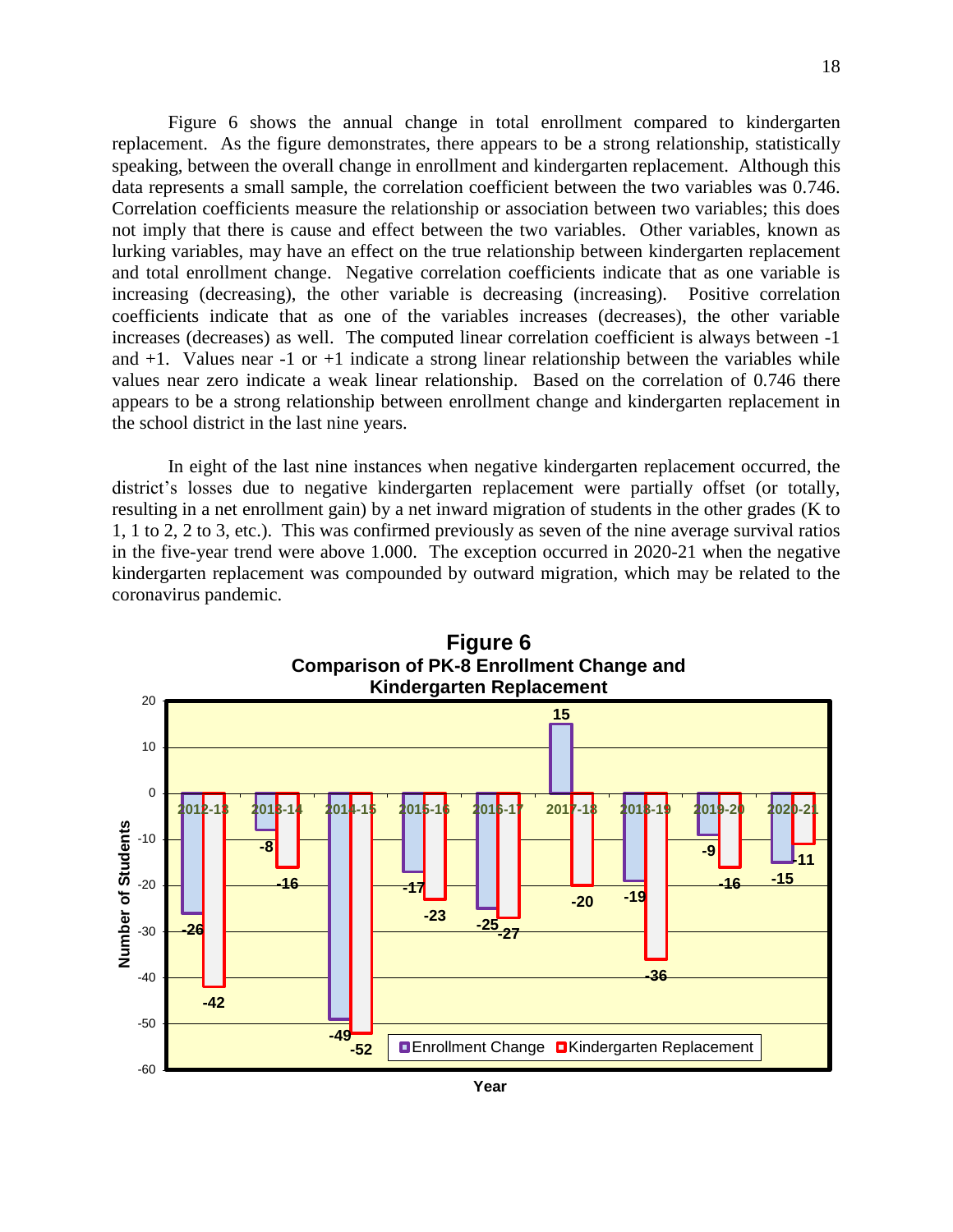## **Birth Data**

Birth data were needed to compute kindergarten enrollments, which were calculated as follows. Birth data, which are lagged five years behind their respective kindergarten classes, were used to calculate the survival ratio for each birth-to-kindergarten cohort. For instance, in 2015, there were 25 births in Bethlehem. Five years later (the 2020-21 school year), 32 children enrolled in kindergarten, which is equal to a survival ratio of 1.280 from birth to kindergarten. Birth counts and birth-to-kindergarten survival ratios are displayed in Table 5. Values greater than 1.000 indicate that some children are born outside of a community's boundaries and are attending kindergarten in the school district five years later, i.e., an inward migration of children. This type of inward migration is typical in school districts with excellent reputations, because the appeal of a good school district draws families into the community. Inward migration is also seen in communities where there are a large number of new housing starts (or home resales), with families moving into the community having children of age to attend kindergarten. Birthto-kindergarten survival ratios that are below 1.000 indicate that a number of children born within a community are not attending kindergarten in the school district five years later. This is common in communities where a high proportion of children attend private, parochial, charter, or out-of-district special education facilities, or where there is a net migration of families moving out of the community. It is also common in school districts that have a half-day kindergarten program where parents choose to send their child to a private full-day kindergarten for the first year.

| Birth Year <sup>1</sup> | <b>Number of Births</b><br><b>Bethlehem Township</b> | <b>Kindergarten Students</b><br>5 Years Later | <b>Birth-to-Kindergarten</b><br><b>Survival Ratio</b> |
|-------------------------|------------------------------------------------------|-----------------------------------------------|-------------------------------------------------------|
| 2006                    | 35                                                   | 32                                            | 0.914                                                 |
| 2007                    | 33                                                   | 32                                            | 0.970                                                 |
| 2008                    | 25                                                   | 28                                            | 1.120                                                 |
| 2009                    | 24                                                   | 30                                            | 1.250                                                 |
| 2010                    | 28                                                   | 40                                            | 1.429                                                 |
| 2011                    | 23                                                   | 30                                            | 1.304                                                 |
| 2012                    | 21                                                   | 33                                            | 1.571                                                 |
| 2013                    | 17                                                   | 22                                            | 1.294                                                 |
| 2014                    | 26                                                   | 27                                            | 1.038                                                 |
| 2015                    | 25                                                   | 32                                            | 1.280                                                 |
| 2016                    | 30                                                   | N/A                                           | N/A                                                   |
| 2017                    | 31                                                   | N/A                                           | N/A                                                   |
| 2018                    | 25                                                   | N/A                                           | N/A                                                   |
| 2019                    | 33                                                   | N/A                                           | N/A                                                   |

**Table 5 Birth Counts and Historical Birth-to-Kindergarten Survival Ratios Bethlehem Township School District**

**Note:** <sup>1</sup>Birth data were provided by the New Jersey Center for Health Statistics from 2006-2019. Blue-shaded area reflects implementation of a full-day kindergarten program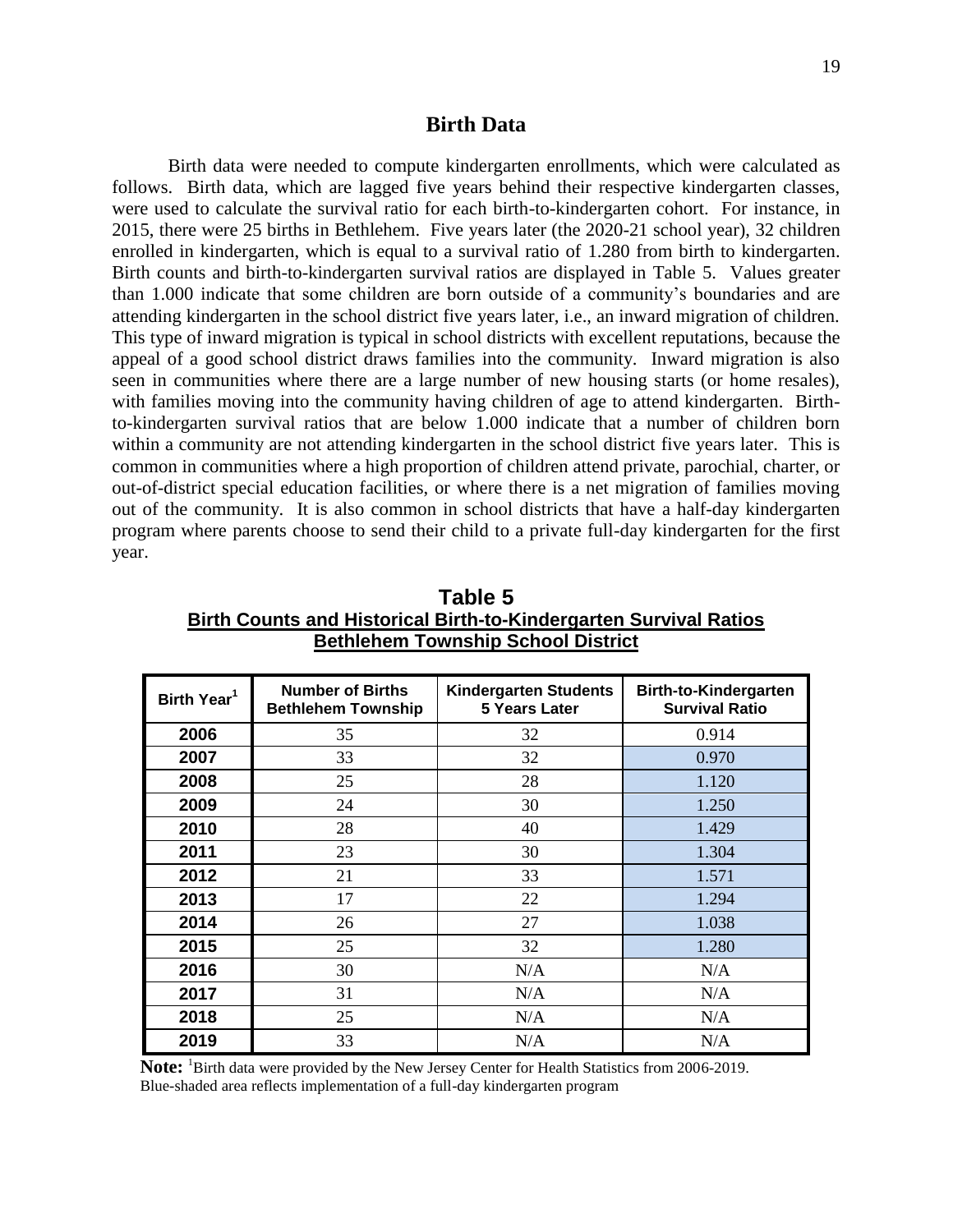Due to the low number of births and kindergarten students in Bethlehem, birth-tokindergarten survival ratios have been more susceptible to variability. In eight of the last ten years, birth-to-kindergarten survival ratios have been above 1.000, yet have been inconsistent during this time period, ranging from 0.914-1.571. In 2011-12, the birth-to-kindergarten survival ratio in the district was below 1.000, which is likely due to having a half-day kindergarten program. Full-day kindergarten was implemented in the district beginning in September 2012, which is shaded blue in Table 5. Birth-to-kindergarten ratios slowly increased beginning in 2012 as more parents enrolled their children in the district for full-day kindergarten. As the birth-tokindergarten survival ratios have been above 1.000 in the last eight years, this indicates that some children who were born in other communities are moving into the township and are enrolling in kindergarten in the Bethlehem Township School District.

Geocoded birth data were provided by the New Jersey Center for Health Statistics ("NJCHS") from 2006-2019 by assigning geographic coordinates to a birth mother based on her street address. Births for 2019 are provisional while births for 2020 were not yet available. Since the NJCHS did not have birth data for 2020, an estimate was formulated by averaging historical births. Birth counts were needed for 2020 since this cohort will become the kindergarten class of 2025.

As shown in Figure 7, the number of births in Bethlehem declined from a high of 35 in 2006 to a low of 17 in 2013 before reversing trend. Since then, the number of births has slowly increased. In 2019, there were 33 births, which is the highest number since 2007.



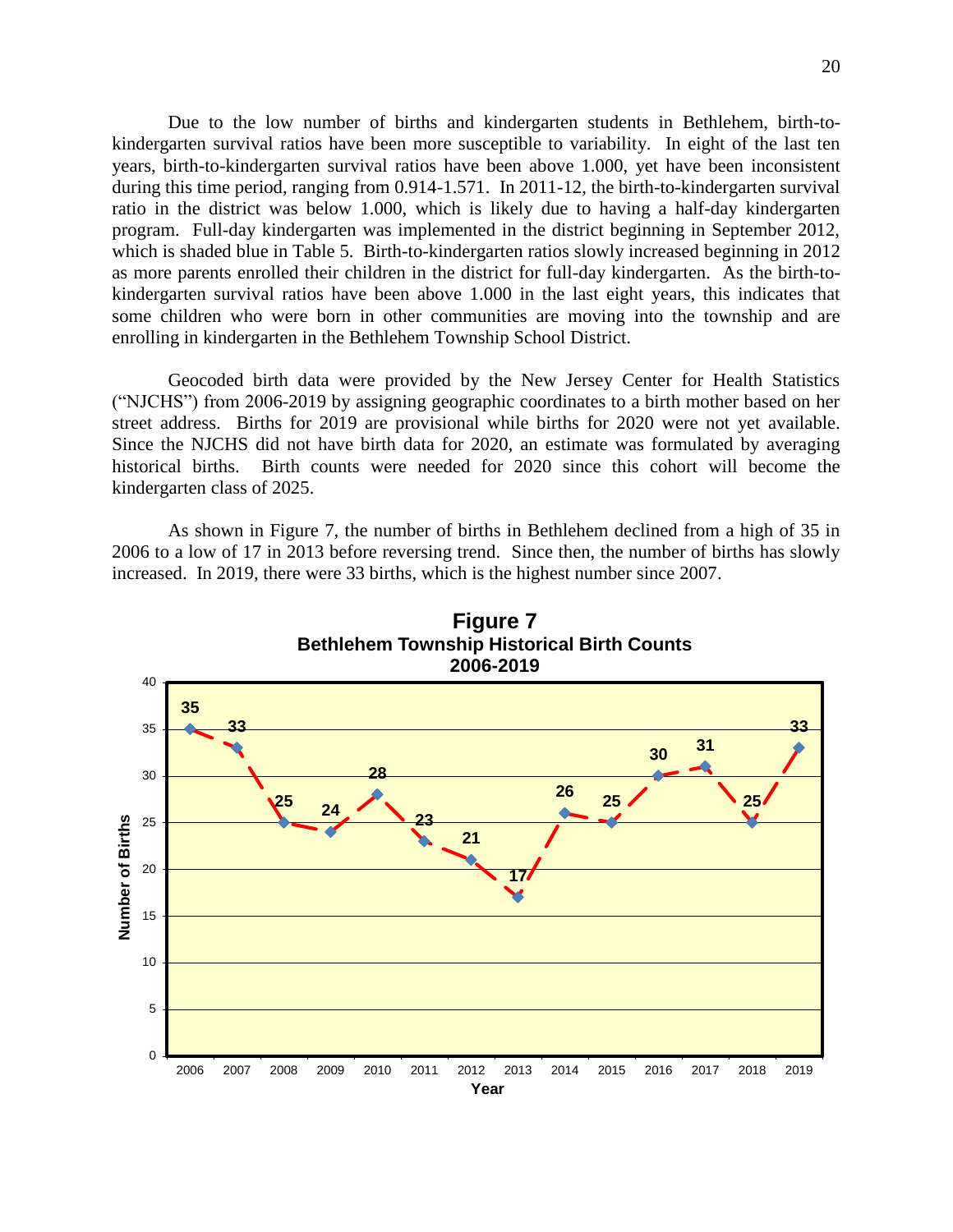The fertility rate in Bethlehem is lower than those of both Hunterdon County and the State of New Jersey. According to the 2014-2018 ACS, the fertility rate of women aged 15 to 50 in Bethlehem was 49 births per 1,000 women. In comparison, as reported by the NJCHS, the 2019 fertility rate in Hunterdon County was 50.0 births per 1,000 women (ages 15-49) and was 59.3 births per 1,000 women in New Jersey. However, it should be noted that while the municipal, county, and state data are all based on a sample, the Bethlehem data has a margin of error that is much higher than the county and state data and may not reflect the "true" fertility rate in the community.

Figures 8 and 9 show the age pyramids of males and females in Bethlehem from both the 2010 Census and the 2014-2018 ACS. In 2010, the largest number of individuals was aged 50- 54 for both males and females. As these individuals advance in age, the largest cohort in the 2014-2018 ACS was aged 55-59 for males yet remained 50-54 for females. As shown in Table 6, the greatest declines (shaded red) over this time period, both in number and percentage points, occurred in the 45-49 age group for females and the 5-9 age group for males, which corresponds approximately with children in grades K-4. The age 5-19 group, which predominantly includes schoolchildren, has declined rather significantly during this time period. The greatest gains (shaded blue), both in number and percentage points, occurred in the 55-59 age group for both genders.

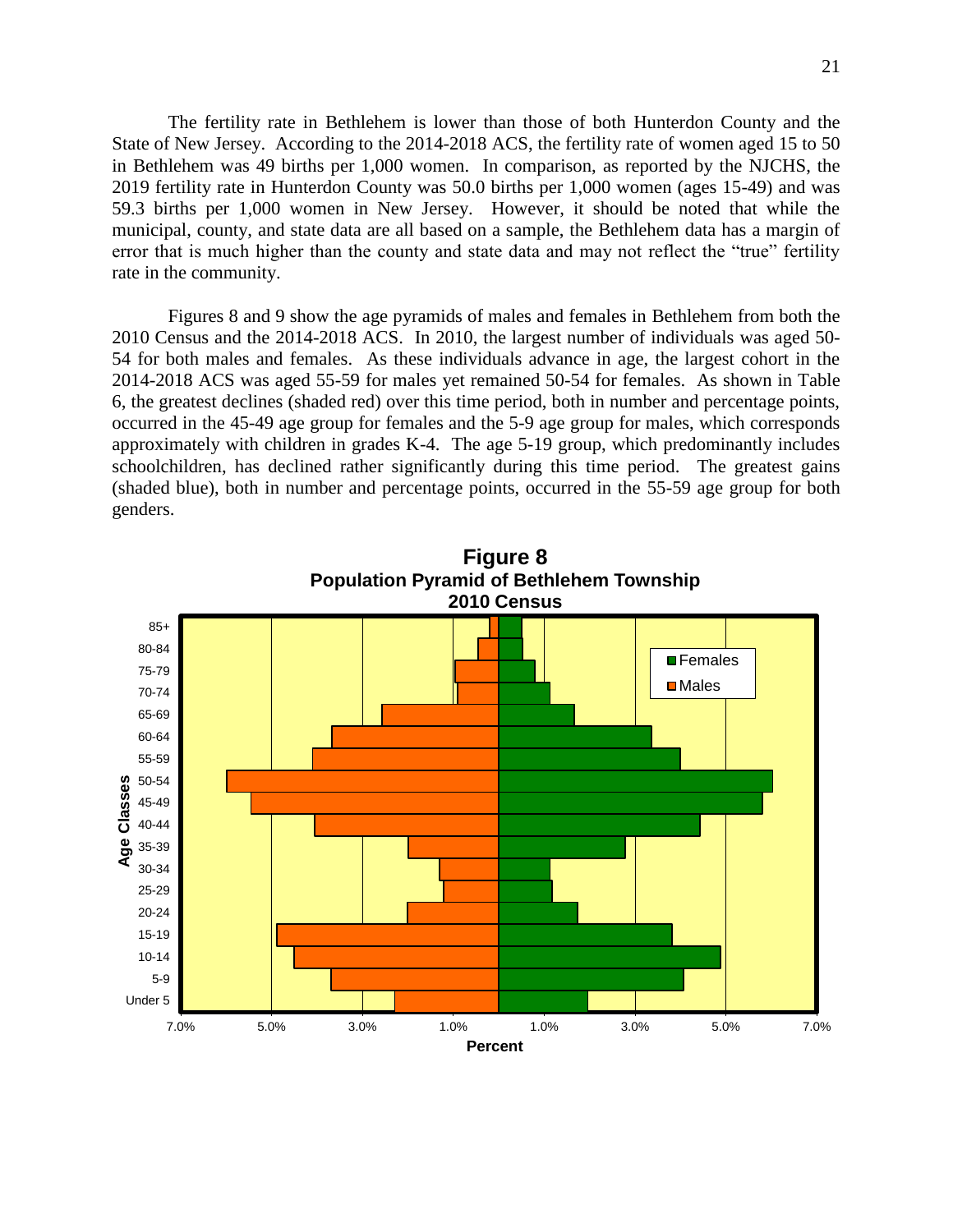

**Figure 9 Population Pyramid of Bethlehem Township**

**Table 6 Numerical and Percentage Point Changes of Males and Females Bethlehem Township 2010 Census to 2014-2018 ACS**

|                  |                            | <b>Males</b>                      | <b>Females</b>             |                                   |  |
|------------------|----------------------------|-----------------------------------|----------------------------|-----------------------------------|--|
| <b>Age Group</b> | <b>Numerical</b><br>Change | <b>Percentage Point</b><br>Change | <b>Numerical</b><br>Change | <b>Percentage Point</b><br>Change |  |
| Under 5          | $+63$                      | $+1.7$                            | $-30$                      | $-0.7$                            |  |
| $5-9$            | $-92$                      | $-2.3$                            | $-69$                      | $-1.7$                            |  |
| $10 - 14$        | $-14$                      | $-0.3$                            | $-28$                      | $-0.6$                            |  |
| $15 - 19$        | $-88$                      | $-2.2$                            | $-36$                      | $-0.8$                            |  |
| $20 - 24$        | $+3$                       | $+0.1$                            | $+19$                      | $+0.5$                            |  |
| $25 - 29$        | $+24$                      | $+0.6$                            | $-8$                       | $-0.2$                            |  |
| 30-34            | $+11$                      | $+0.3$                            | $+45$                      | $+1.2$                            |  |
| 35-39            | $-28$                      | $-0.7$                            | $-43$                      | $-1.0$                            |  |
| 40-44            | $-56$                      | $-1.4$                            | $-24$                      | $-0.5$                            |  |
| 45-49            | $-39$                      | $-0.9$                            | $-122$                     | $-3.0$                            |  |
| 50-54            | $-87$                      | $-2.1$                            | $+47$                      | $+1.3$                            |  |
| 55-59            | $+123$                     | $+3.2$                            | $+117$                     | $+3.1$                            |  |
| 60-64            | $+88$                      | $+2.3$                            | $+4$                       | $+0.2$                            |  |
| 65-69            | $+64$                      | $+1.7$                            | $+29$                      | $+0.8$                            |  |
| 70-74            | $+26$                      | $+0.7$                            | $+12$                      | $+0.3$                            |  |
| 75-79            | $-12$                      | $-0.3$                            | $+20$                      | $+0.5$                            |  |
| 80-84            | $+0$                       | 0.0                               | $-8$                       | $-0.2$                            |  |
| $85+$            | $+2$                       | $+0.1$                            | $+13$                      | $+0.3$                            |  |

**Notes:** Cells shaded blue reflect the greatest gains over the ten-year period. Cells shaded red reflect the greatest losses over the ten-year period.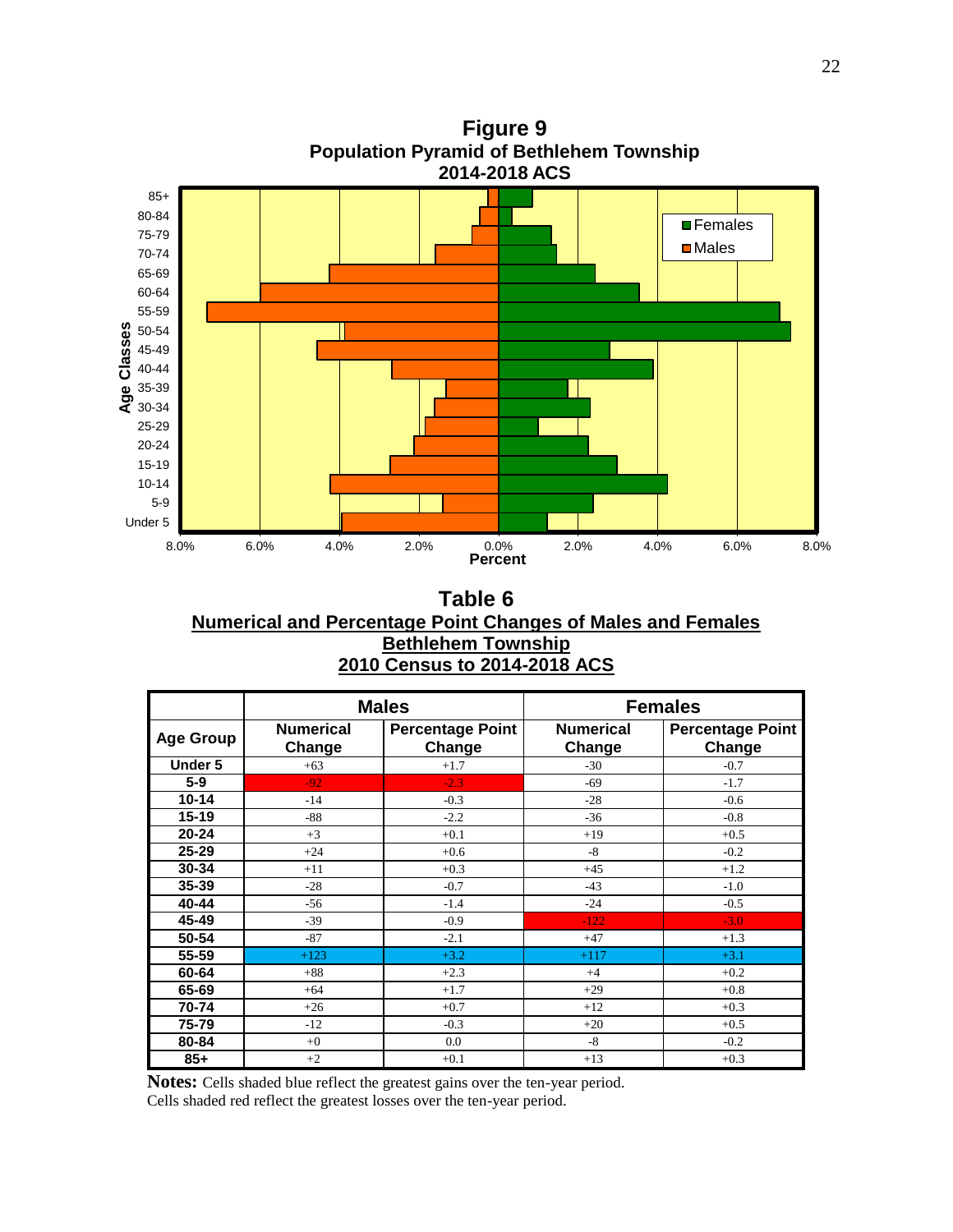## **New Housing in Bethlehem Township**

Ms. Mary Knapp, Bethlehem Township Planning Board Secretary, provided information regarding current and future residential development in the community. There are no residential developments under construction, nor are there development applications before the planning board. Residential construction is limited in the township as there are 12,146 acres in the Highlands Preservation Area that are protected under the Highlands Water Protection and Planning Act. As there is no significant residential development planned in Bethlehem, the baseline enrollment projections were not modified to account for any additional children from new housing developments.

## *Historical Residential Construction*

With respect to historical new construction, the number of certificates of occupancy ("COs") issued for new homes in Bethlehem from 2015-2020 is shown in Table 7. New residential construction has been limited in Bethlehem, as only three (3) COs were issued for single- or two-family homes over this time period. While not shown in the table, a total of three single-family or two-family homes were demolished during the same time period, which results in a net gain of zero new housing units since 2015.

|                          |                             |                     | <b>Bethlehem Township</b> |                  |
|--------------------------|-----------------------------|---------------------|---------------------------|------------------|
| Year                     | 1&2<br><b>Family</b>        | <b>Multi-Family</b> | <b>Mixed Use</b>          | <b>Total</b>     |
| 2015                     | $\mathcal{D}_{\mathcal{L}}$ | 0                   |                           | $\overline{2}$   |
| 2016                     | $\mathbf{\Omega}$           |                     |                           | 0                |
| 2017                     |                             |                     |                           |                  |
| 2018                     | $\Omega$                    | 0                   |                           | $\boldsymbol{0}$ |
| 2019                     |                             | 0                   |                           | $\bf{0}$         |
| 2020<br>(through August) |                             |                     |                           | 0                |
| <b>Total</b>             | 3                           |                     |                           |                  |

**Table 7 Number of Residential Certificates of Occupancy by Year 2015-2020**

**Source:** New Jersey Department of Community Affairs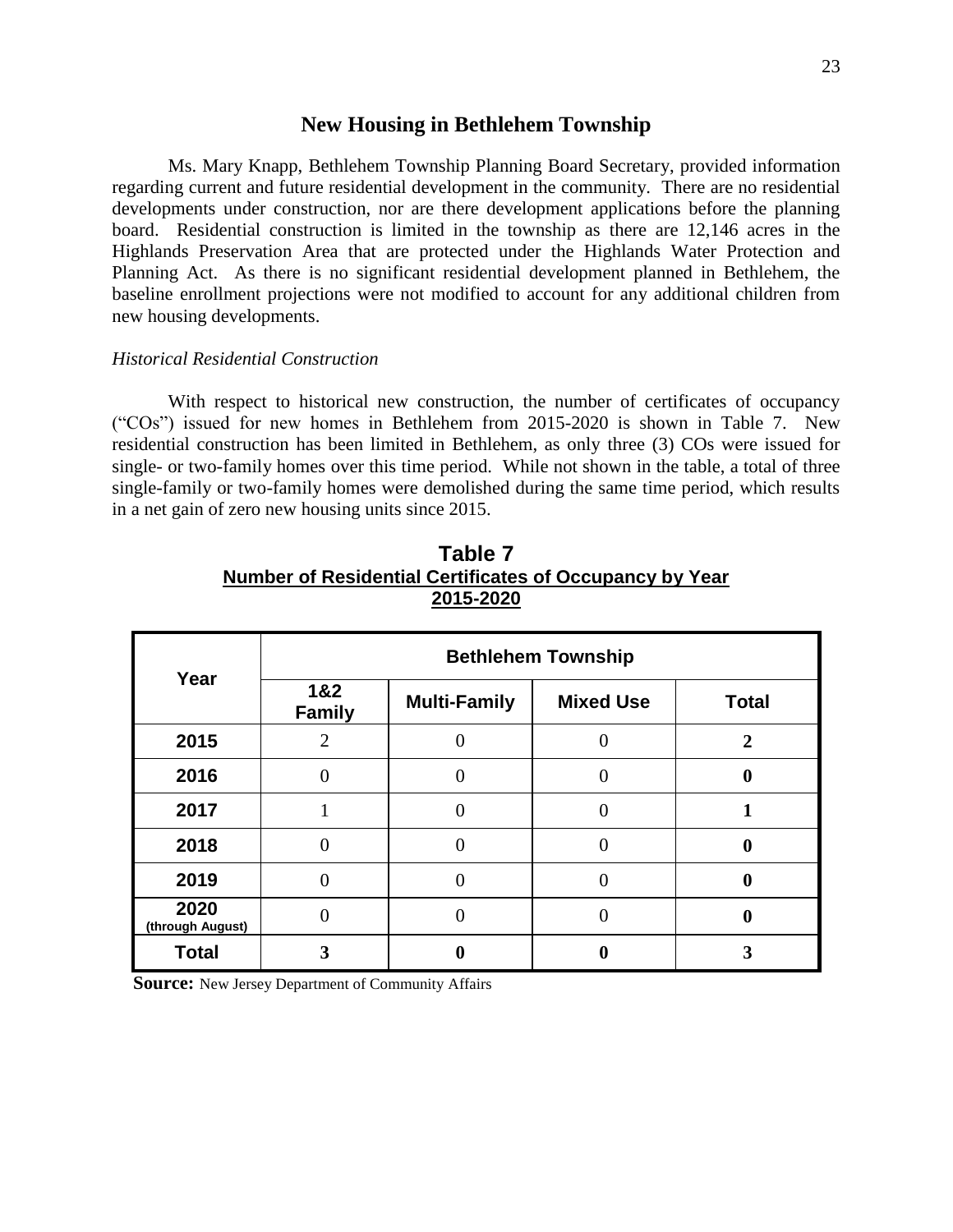## *Distribution of Homes by Decade Built*

Figure 10 shows the number of homes built by decade in Bethlehem as provided by the 2014-2018 ACS. As shown in the figure, Bethlehem has a mix of newer and older housing, as 45% of the homes were built after 1980. Nearly three-quarters of the housing stock was built from 1970-2010. Of the decades shown, Bethlehem had the largest number of homes built in the 1970s, which is 26% of the housing stock and corresponds to the sizable population gain in Bethlehem (+119.9%) shown previously in Table 1.

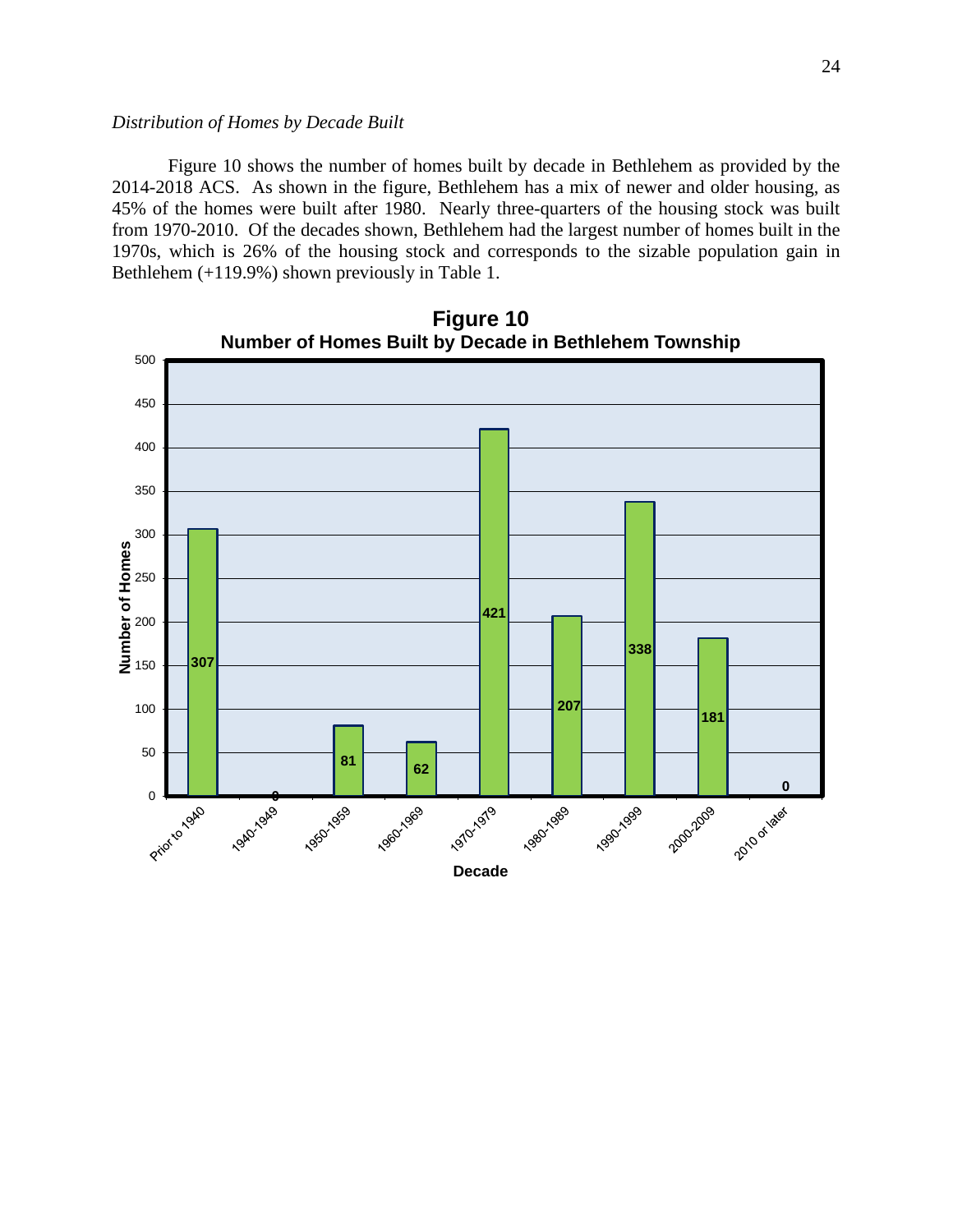## *Home Sales*

In Figure 11, the number of annual home sales in Bethlehem is shown from 1989-2019. The information was retrieved from the Monmouth County Tax Board database, which possesses tax records and home sales for all municipalities in the state. "Paper sales," which are sales between members of the immediate family for a low price (e.g., \$1 or \$100) and result in a change in title but often not a change of the occupant, were excluded from the totals below. Sales peaked at 85 in 2004 before declining to 23 in 2012 due to the housing market crash and banking crisis. Since then, home sales have steadily increased. However, the number of sales in 2019 (67) is still below the peak total that occurred in 2004.



**Figure 11 BethlehemTownship Home Sales**

**Year**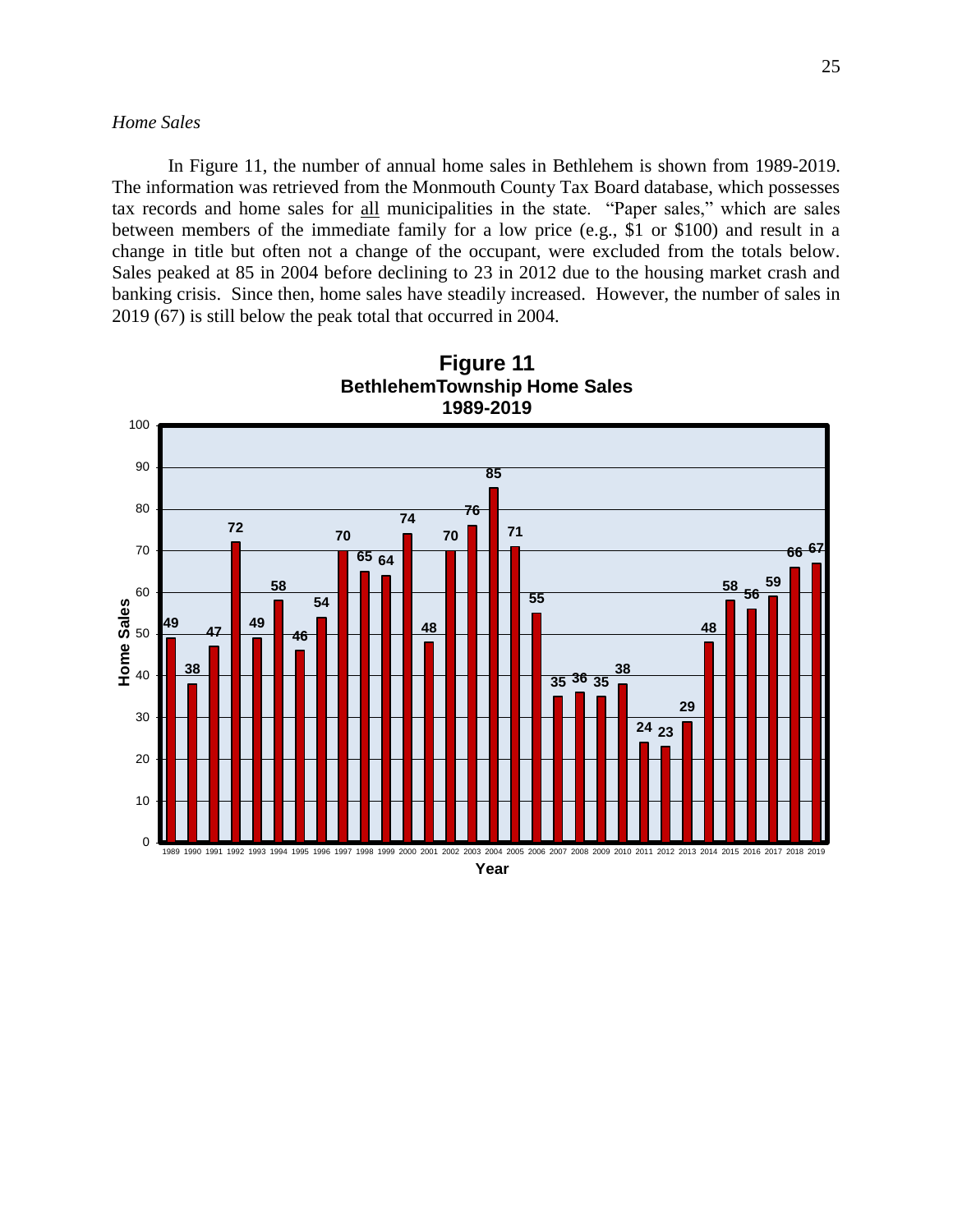## **Enrollment Projections**

In two separate projections, enrollments were calculated from 2021-22 through 2025-26, a five-year period.

Self-contained special education/ungraded enrollments were computed by calculating the historical proportion of self-contained special education/ungraded students with respect to the regular education PK-8 subtotals and multiplying that value by the future regular education PK-8 subtotals. The average proportions from the last five years (0.0139) and six years (0.0125) were used to estimate the future number of self-contained special education/ungraded students in the respective projections. Pre-kindergarten children with special needs were included in these totals.

With respect to grade-level pre-kindergarten students, enrollment was projected by computing an average based on historical data from the last three years and using this value throughout the five-year projection period. In the last three years, pre-kindergarten enrollment has ranged from 13-22 students per year. It was estimated that there would be 17 students in the program annually in the future.

Since the birth-to-kindergarten survival ratios have been inconsistent in recent years, the average survival ratios utilized will provide a range of the potential kindergarten counts. In the first projection, a three-year average birth-to-kindergarten survival ratio (1.2042) was used instead of the five-year average, while the six-year average birth-to-kindergarten survival ratio (1.3195) shown previously in Table 4 was used in the second projection.

On September 10, 2010, former New Jersey Governor Chris Christie signed into law the Interdistrict School Choice Program ("Choice"), which took effect in the 2011-12 school year. This enables students the choice in attending a school outside their district of residence if the selected school is participating in the Choice program. The Choice district sets the number of openings per grade level. The Bethlehem Township School District does participate in the program. However, according to information on the NJDOE website<sup>5</sup>, the district is not accepting new Choice students for the 2021-22 school year. Choice students who have been attending schools in the district are reflected in the historical enrollment counts shown previously in Table 3.

As part of the School Funding Reform Act of 2008 ("SFRA"), all school districts in New Jersey are to provide expanded Abbott-quality pre-school programs for at-risk 3- and 4-year olds as outlined in N.J.A.C. 6A:13A. The State of New Jersey intends to provide aid for the full-day program based on projected enrollment. School districts categorized as District Factor Group<sup>6</sup> ("DFG") A, B, and CD with a concentration of at-risk pupils equal to or greater than 40 percent, must offer a pre-school program to all pre-school aged children regardless of income, known as "Universal" pre-school. For all other school districts, a pre-school program must be offered only

 $\overline{a}$ 

<sup>&</sup>lt;sup>5</sup> Retrieved from [https://www.nj.gov/education/choice/districts/hunterdon/bethlehem\\_twp\\_sd.shtml](https://www.nj.gov/education/choice/districts/hunterdon/bethlehem_twp_sd.shtml) on October 28, 2020.

 $<sup>6</sup>$  Introduced by the New Jersey Department of Education in 1975, DFG provides a system of ranking school districts in the state by their socio-</sup> economic status. While the system is no longer used, the number of pre-kindergarten students was determined by the former DFG rankings.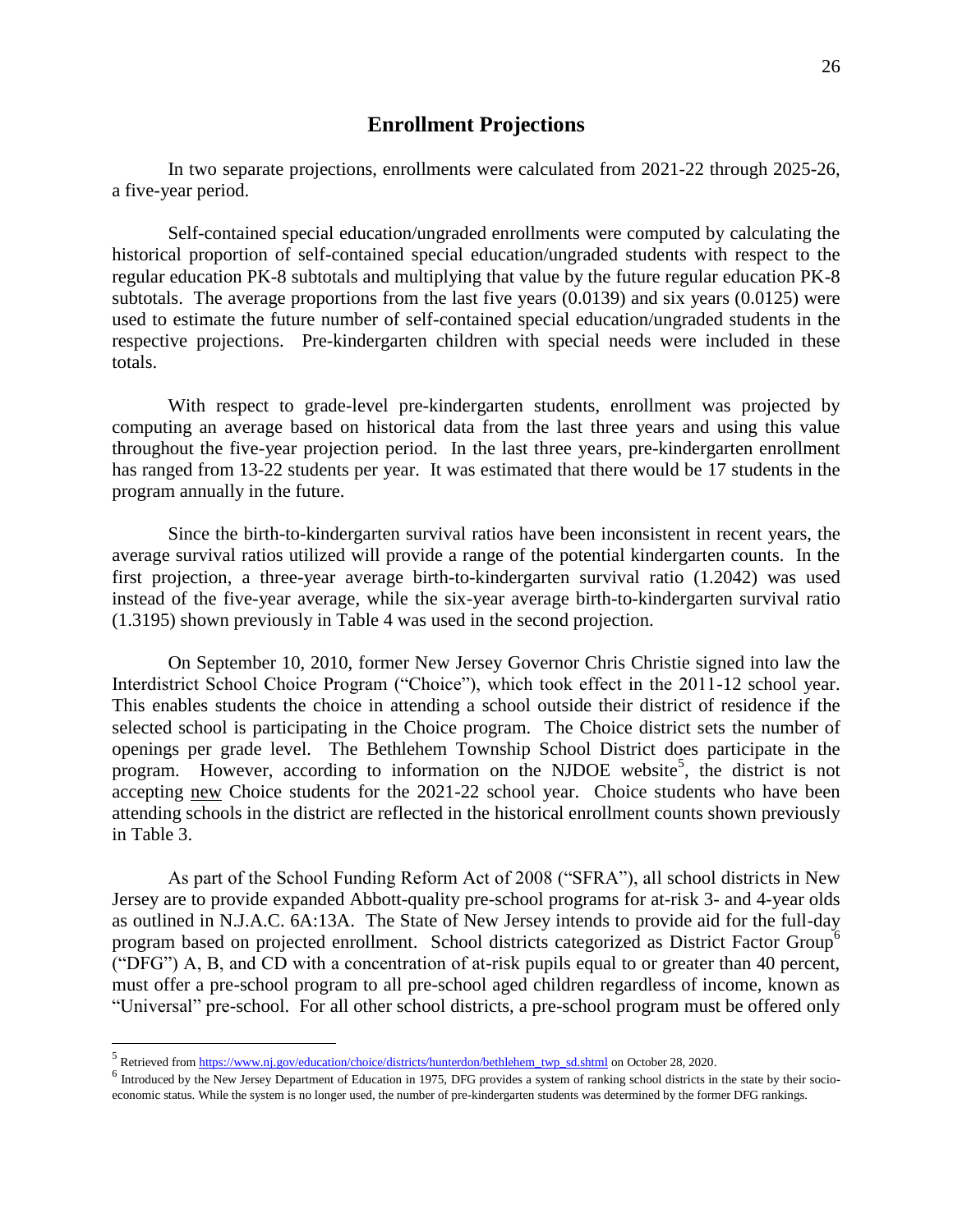to at-risk children, known as "Targeted" preschool. School districts may educate the pre-school children in district, by outside providers, or through Head Start programs. School districts were required to offer these programs to at least 90% of the eligible pre-school children by 2013-14.

Due to budgetary constraints, the NJDOE postponed the roll-out of the program, which was scheduled for the 2009-10 school year. According to a recent conversation with Ms. Karin Garver, Educational Program Development Specialist in the NJDOE Early Childhood Education, there are no plans in the imminent future by the State Legislature to fund the program, which would prevent school districts from implementing the program. The pre-school program would have been rolled out over a five-year period according to the following schedule:

- At least 20% of the eligible pre-school universe in Year 1
- At least 35% of the universe in Year 2
- At least 50% of the universe in Year 3
- At least 65% of the universe in Year 4
- At least 90% of the universe in Year 5

The universe of pre-school children in "Universal" districts is computed by multiplying the 1<sup>st</sup> grade enrollment in 2007-08 by two. The universe of pre-school children in "Targeted" districts is computed by multiplying the  $1<sup>st</sup>$  grade enrollment in 2007-08 by two and then multiplying by the percentage of students having free or reduced lunch in the district. The Bethlehem Township School District is a "Targeted" district since its DFG is "I" with a concentration of at-risk pupils less than 40 percent (2.23%). In Table 8, the number of total eligible pre-school students is provided with the estimated five-year rollout. For the purpose of this study, it has been assumed that the district would educate its pre-school children in-house. As the table shows, there is the potential for only three (3) pre-kindergarten students as a result of the SFRA, which would have little impact on the district. Since it is unclear if and when the program will be funded and subsequently mandated, the forthcoming enrollment projections do not include additional pre-kindergarten students from the SFRA.

| Table 8                                                 |
|---------------------------------------------------------|
| <b>Estimated Number of Eligible Pre-School Students</b> |
| as Per School Funding Reform Act of 2008                |

| <b>DFG</b><br>(2000) | <b>Total</b><br>eligible | Year 1 | Year <sub>2</sub> | Year <sub>3</sub> | Year 4 | Year 5 |
|----------------------|--------------------------|--------|-------------------|-------------------|--------|--------|
|                      |                          |        |                   |                   |        |        |

**Source:** New Jersey Department of Education, Division of Early Childhood Education

In a different pre-school initiative, the administration of Governor Phil Murphy announced the availability of Preschool Education Expansion Aid ("PEEA") in 2018. In September 2018, the first round of funding (\$20.6 million) was publicized, where 31 districts received aid to expand their pre-kindergarten programs. A second round of funding was announced in January 2019, providing 33 additional school districts with roughly \$27 million in funding. The second round targeted districts whose free and reduced lunch percentage was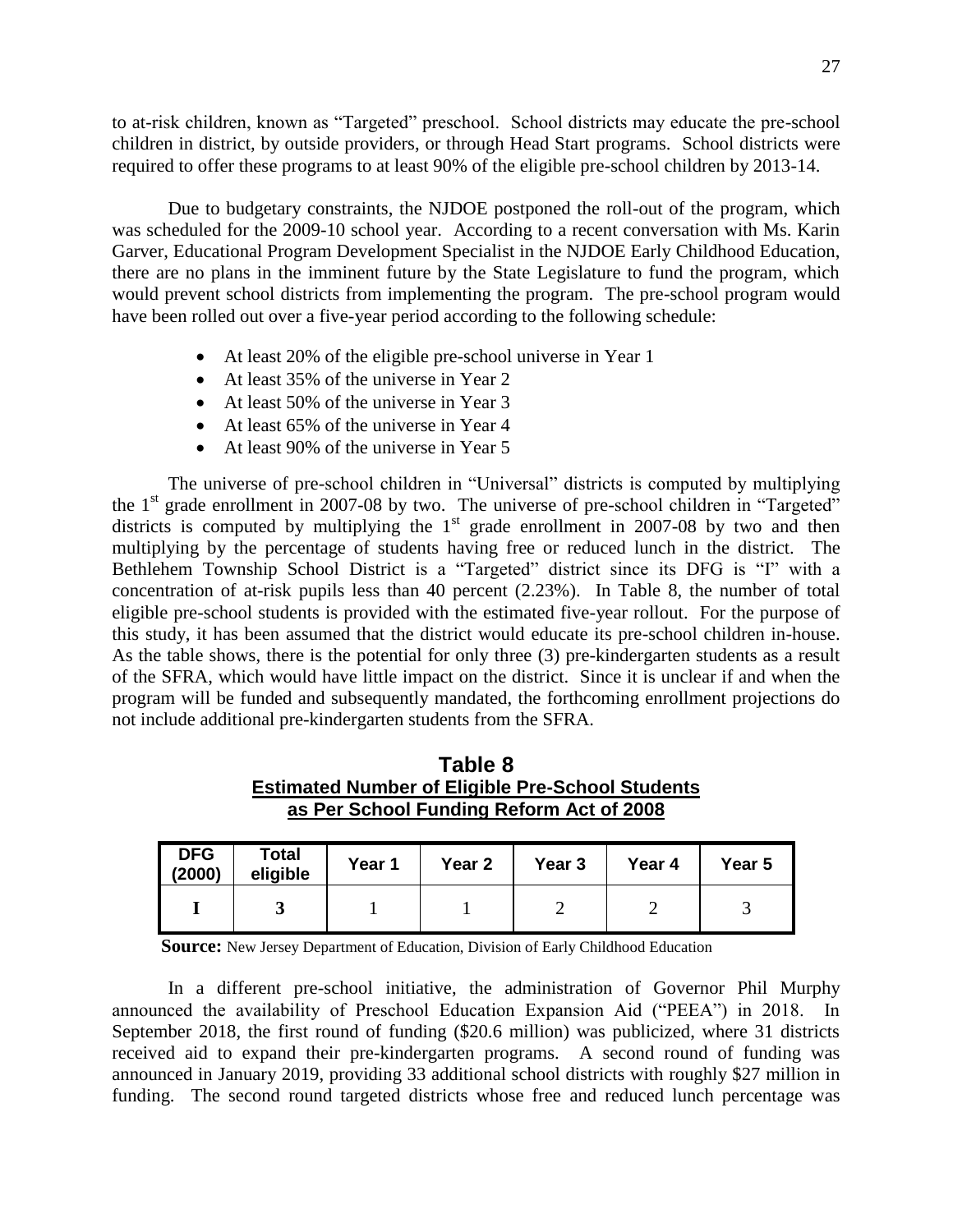above 20% and who have not previously received State preschool aid. Some districts that were eligible to apply for PEEA would fall under the "Universal" category under SFRA while others would be considered "Targeted" districts. However, the main difference with this expansion aid is that districts under SFRA were restricted to serve low-income children where now districts can educate all pre-school age children through PEEA. It appears that the Murphy administration may be moving towards a pre-school program for all children, rather than just for those who are low-income. The Bethlehem Township School District did not receive a PEEA grant in either the first or second round of funding and therefore has no bearing on the outcome of this study.

Projected PK-8 enrollments, using cohort-survival ratios based on historical data from the last five years, follow in Table 9 and Figure 12. Enrollments are projected to be fairly stable throughout the projection period, ranging from 342-346. Enrollment is projected to be 344 in 2025-26, which would be a gain of 14 students from the 2020-21 enrollment of 330.

| Table 9                                                     |
|-------------------------------------------------------------|
| <b>Projected Enrollments (PK-8)</b>                         |
| Using Cohort-Survival Ratios and 5 Years of Historical Data |
| 2021-22 to 2025-26                                          |

| Year    | PΚ              | Κ  |    |    | 3  | 4  | 5  | 6  |    | 8  | SE | <b>PK-8</b><br>Total |
|---------|-----------------|----|----|----|----|----|----|----|----|----|----|----------------------|
| 2021-22 |                 | 36 | 32 | 27 | 21 | 36 | 42 | 43 | 39 | 44 |    | 342                  |
| 2022-23 | 17              | 37 | 36 | 34 | 27 | 23 | 37 | 43 | 44 | 40 |    | 343                  |
| 2023-24 | $\overline{17}$ | 30 | 37 | 39 | 34 | 29 | 24 | 38 | 44 | 45 |    | 342                  |
| 2024-25 | 17              | 40 | 30 | 40 | 38 | 37 | 30 | 25 | 39 | 45 |    | 346                  |
| 2025-26 | 17              | 35 | 40 | 32 | 39 | 41 | 38 | 31 | 26 | 40 | 5  | 344                  |

Projected PK-8 enrollments, using cohort-survival ratios based on historical data from the last six years, follow in Table 10 and Figure 12. Enrollments are projected to slowly increase throughout the projection period. Enrollment is projected to be 354 in 2025-26, which would be a gain of 24 students from the 2020-21 enrollment.

**Table 10 Projected Enrollments (PK-8) Using Cohort-Survival Ratios and 6 Years of Historical Data 2021-22 to 2025-26**

| Year    | РK |    |    |    | 3  | 4  | 5  | 6  |    | 8  | <b>SE</b> | <b>PK-8</b><br>Total |
|---------|----|----|----|----|----|----|----|----|----|----|-----------|----------------------|
| 2021-22 | 17 | 40 | 31 | 27 | 21 | 35 | 43 | 43 | 39 | 44 | 4         | 344                  |
| 2022-23 | 17 | 41 | 39 | 33 | 27 | 22 | 36 | 44 | 45 | 40 | 4         | 348                  |
| 2023-24 | 17 | 33 | 40 | 41 | 33 | 29 | 23 | 37 | 46 | 46 | 4         | 349                  |
| 2024-25 | 17 | 44 | 32 | 43 | 41 | 35 | 30 | 24 | 38 | 47 | 4         | 355                  |
| 2025-26 | 17 | 38 | 43 | 34 | 43 | 44 | 36 | 31 | 25 | 39 | 4         | 354                  |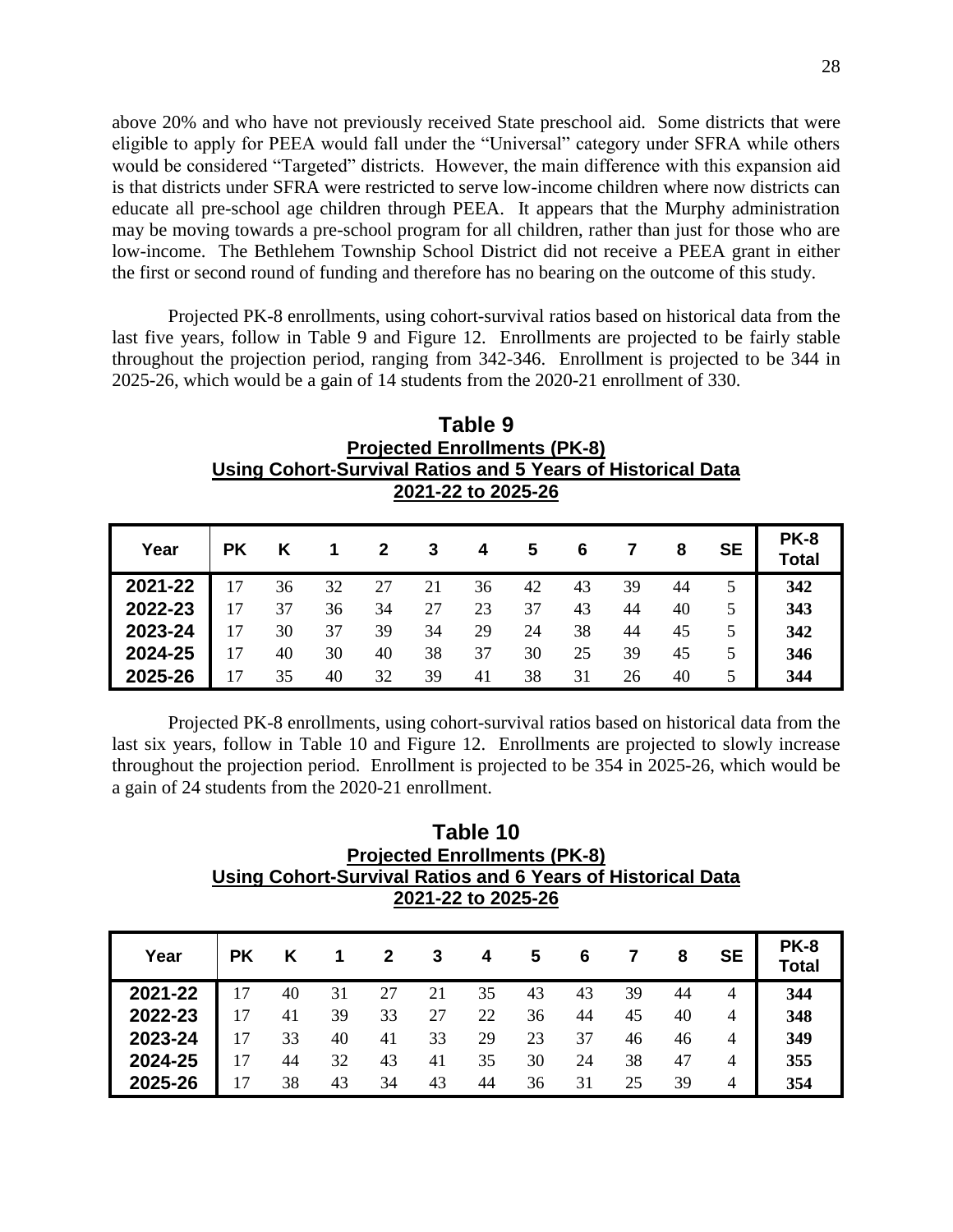

With the exception of 2021-22, negative kindergarten replacement is expected to continue to occur in the future as shown in Figure 13. However, the magnitude of the negative kindergarten replacement is projected to be much lower than the district has experienced historically. In the first projection, negative kindergarten replacement is projected to range from 5-10 students per year while range from 2-9 students per year in the second projection. These values would be lower than the five-year average for negative kindergarten replacement that occurred from 2016-17 to 2020-21 (-22).



**Year**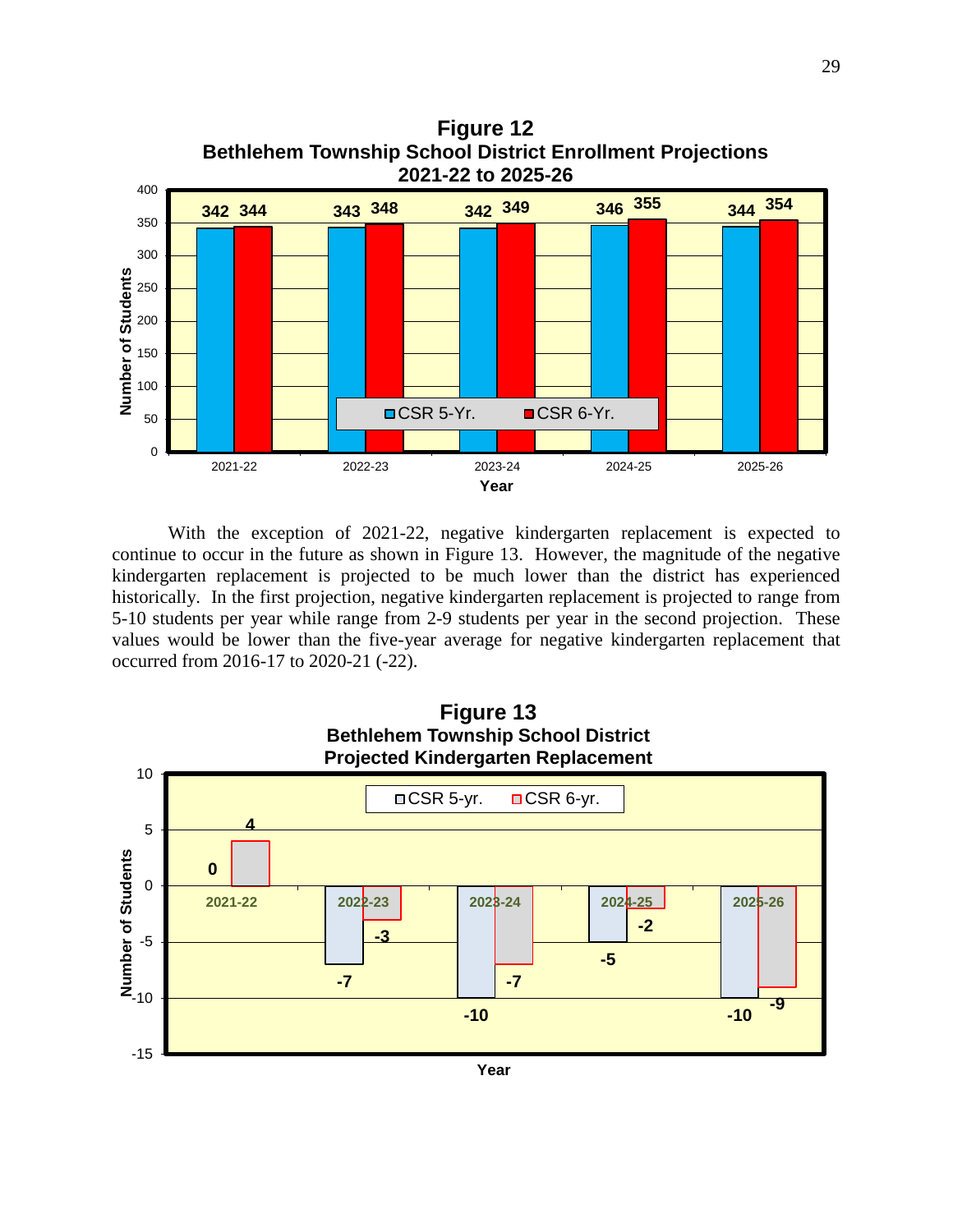## **Projected Enrollments by Grade Configuration**

In Table 11, projected enrollments are shown by the district's current grade configuration (PK-6 and 7-8). Ungraded special education students were reassigned into each of the grade configurations.

For grades PK-6 at Conley, enrollment is projected to slowly increase throughout the projection period. In the first projection using CSR based on five years of historical data, enrollment is projected to be 278 in 2025-26, which would be a gain of 27 students from the 2020-21 enrollment of 251. In the second projection using CSR based on six years of historical data, enrollment is projected to be 290 in 2025-26, which would be a gain of 39 students from the 2020-21 enrollment.

For Hoppock (grades 7-8), enrollment is projected to be fairly stable for the first four years of the projection period before declining in the last year. The CSR method based on five years of historical data is projecting enrollment to be 66 in 2025-26, which would represent a loss of 13 students from the 2020-21 enrollment of 79. The CSR method based on six years of historical data is projecting enrollment to be 64 in 2025-26, which would be a loss of 15 students from the 2020-21 enrollment.

| <b>Historical</b> |                            | <b>PK-6</b>                       | $7 - 8$                |                               |  |  |
|-------------------|----------------------------|-----------------------------------|------------------------|-------------------------------|--|--|
| 2020-21           |                            | 251                               | 79                     |                               |  |  |
| <b>Projected</b>  | <b>PK-6</b><br>CSR<br>5-YR | <b>PK-6</b><br><b>CSR</b><br>6-YR | $7 - 8$<br>CSR<br>5-YR | $7 - 8$<br><b>CSR</b><br>6-YR |  |  |
| 2021-22           | 259                        | 261                               | 83                     | 83                            |  |  |
| 2022-23           | 259                        | 263                               | 84                     | 85                            |  |  |
| 2023-24           | 253                        | 257                               | 89                     | 92                            |  |  |
| 2024-25           | 262                        | 270                               | 84                     | 85                            |  |  |
| 2025-26           | 278                        | 290                               | 66                     | 64                            |  |  |
| 5-year Change     | $+27$                      | $+39$                             | $-13$                  | $-15$                         |  |  |

**Table 11 Projected Enrollments for Grades PK-6 and 7-8 for Each Projection Method**